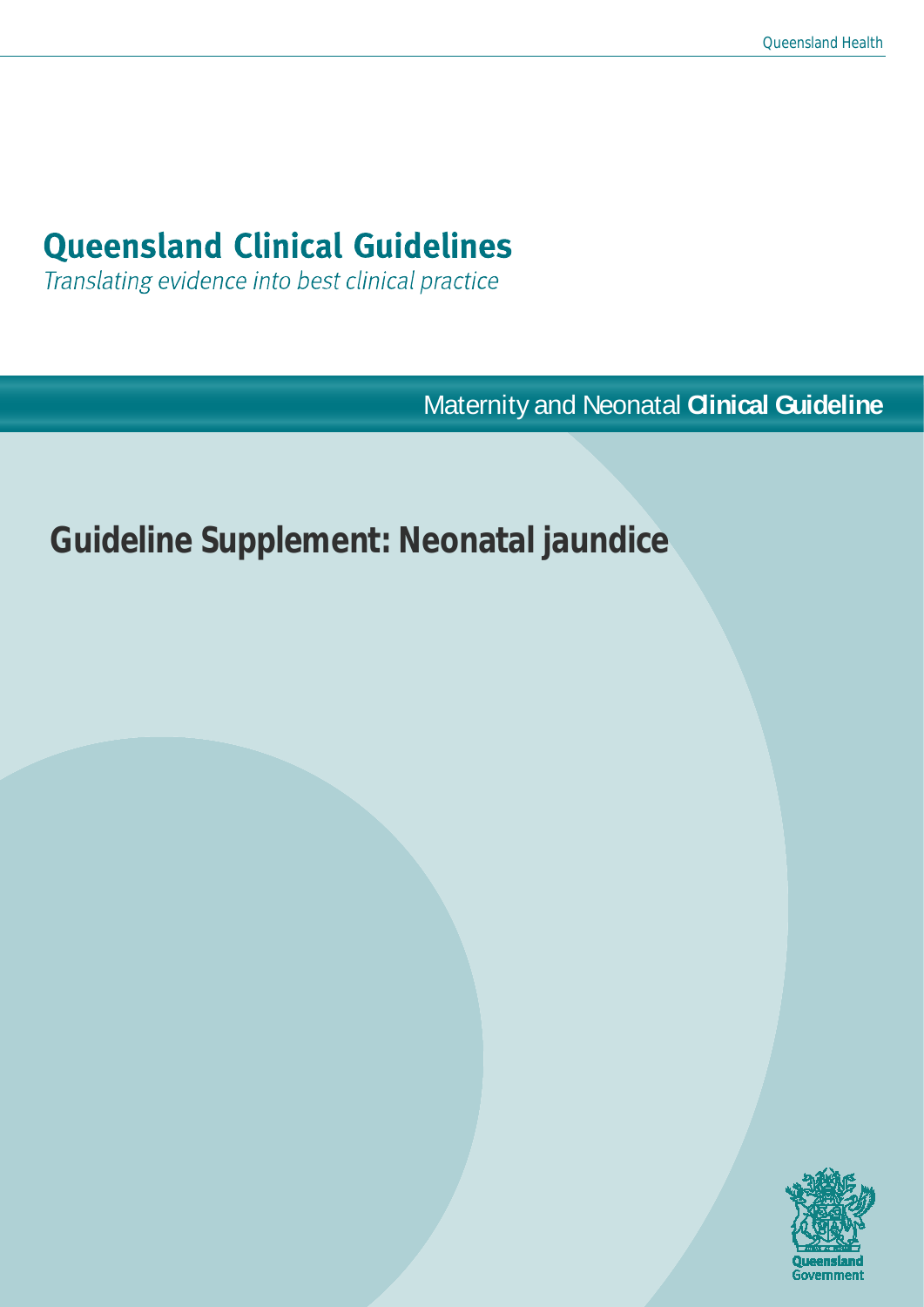| <b>Table of Contents</b> |
|--------------------------|
|                          |
| $\mathbf{1}$             |
| 1 <sub>1</sub>           |
| 1.2                      |
| 1.3                      |
| $\overline{2}$           |
| 2.1                      |
| 2.2                      |
| 2.3                      |
| 2.4                      |
| 2.4.1                    |
| 2.5                      |
| 2.6                      |
| 2.7                      |
| $3^{\circ}$              |
| 3.1                      |
| 4                        |
| 41                       |
| 4.2                      |
| 4.3                      |
| 4.3.1                    |
| 4.3.2                    |
| 4.4                      |
| 4.5                      |
| 4.6                      |
| 5                        |

#### <span id="page-1-0"></span>**List of Tables**

© State of Queensland (Queensland Health) 2019



This work is licensed under a Creative Commons Attribution Non-Commercial No Derivatives 3.0 Australia licence. In essence, you are free to copy and<br>communicate the work in its current form for non-commercial purposes, as by the licence terms. You may not alter or adapt the work in any way. To view a copy of this licence, visit http://creativecommons.org/licenses/by-ncnd/3.0/au/deed.en

For further information contact Queensland Clinical Guidelines, RBWH Post Office, Herston Qld 4029, email Guidelines@health.qld.gov.au, phone (07) 3131 6777. For permissions beyond the scope of this licence contact: Intellectual Property Officer, Queensland Health, GPO Box 48, Brisbane Qld 4001, email ip\_officer@health.qld.gov.au, phone (07) 3234 1479.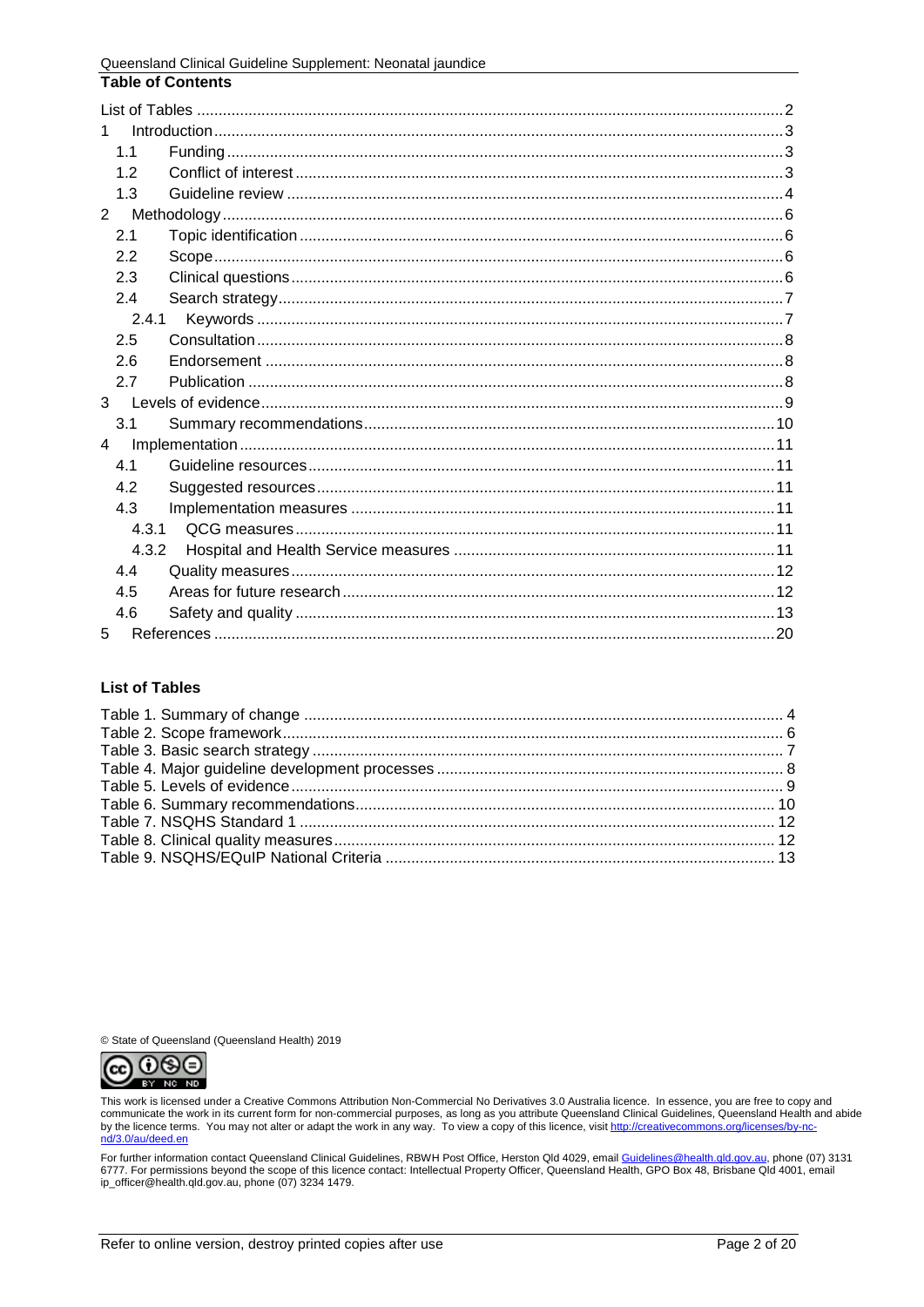# <span id="page-2-0"></span>**1 Introduction**

This document is a supplement to the Queensland Clinical Guideline (QCG) *Neonatal jaundice.* It provides supplementary information regarding guideline development, makes summary recommendations, suggests measures to assist implementation and quality activities and summarises changes (if any) to the guideline since original publication. Refer to the guideline for abbreviations, acronyms, flow charts and acknowledgements.

# <span id="page-2-1"></span>**1.1 Funding**

The development of this guideline was funded by Healthcare Improvement Unit, Queensland Health. Consumer representatives were paid a standard fee. Other working party members participated on a voluntary basis.

# <span id="page-2-2"></span>**1.2 Conflict of interest**

Declarations of conflict of interest were sought from working party members as per the Queensland Clinical Guidelines *[Conflict of Interest](https://www.health.qld.gov.au/qcg/development#coi)* (COI) statement. Potential conflict of interest was declared by one working party member and managed according to COI protocol.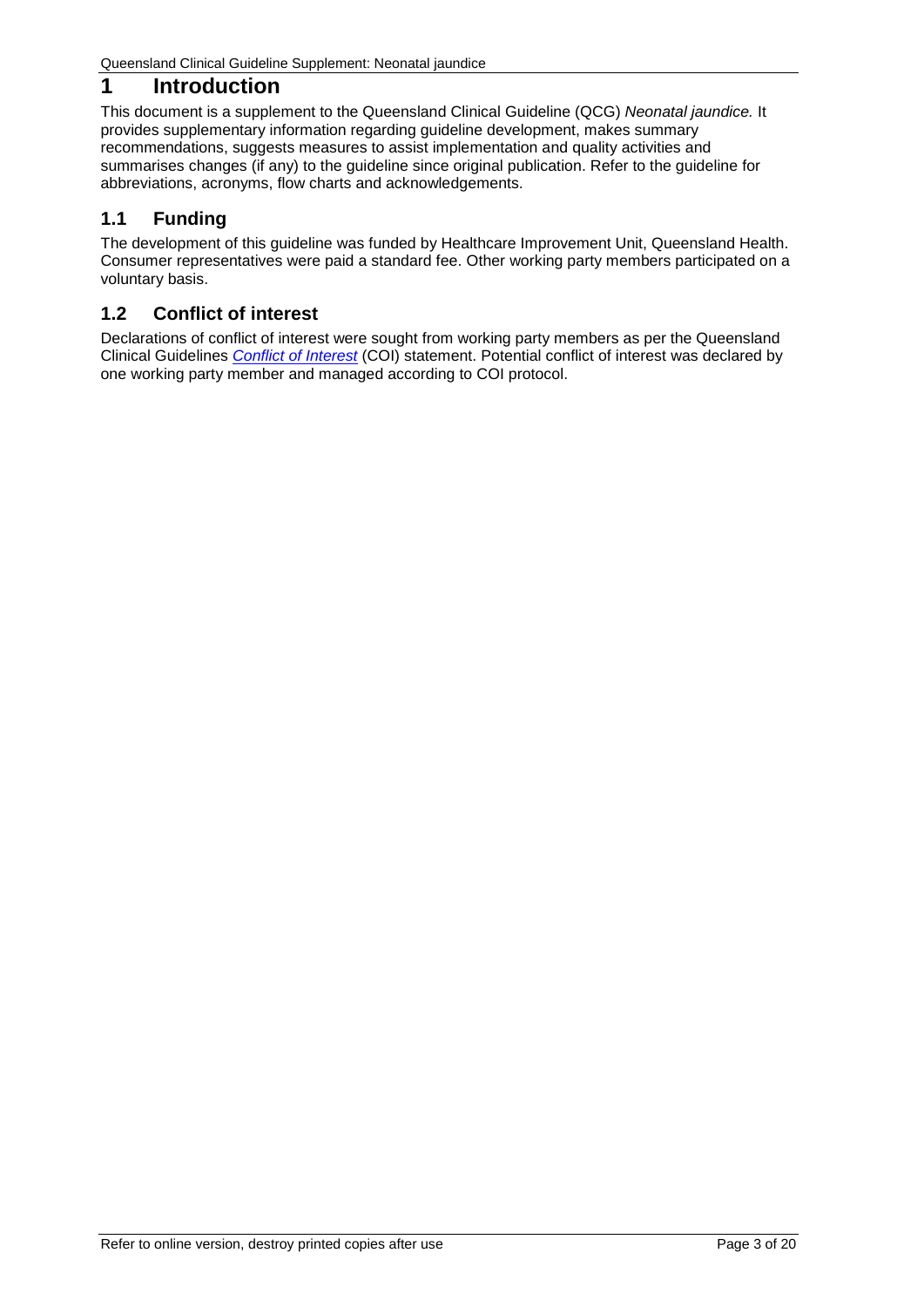# <span id="page-3-0"></span>**1.3 Guideline review**

Queensland clinical guidelines are reviewed every 5 years or earlier if significant new evidence emerges. [Table 1](#page-3-1) provides a summary of changes made to the guidelines since original publication.

#### <span id="page-3-1"></span>Table 1. Summary of change

| <b>Publication date</b><br>Endorsed by:                                                                         | <b>Identifier</b> | Summary of major change                                                                                                                                                                                                                                                                                                                                                                                                                                                                                                                                                                                                                                                                                                                                                                                                                                                                                                                                                                                                                                                                                                                                                                                                                                                                                            |  |
|-----------------------------------------------------------------------------------------------------------------|-------------------|--------------------------------------------------------------------------------------------------------------------------------------------------------------------------------------------------------------------------------------------------------------------------------------------------------------------------------------------------------------------------------------------------------------------------------------------------------------------------------------------------------------------------------------------------------------------------------------------------------------------------------------------------------------------------------------------------------------------------------------------------------------------------------------------------------------------------------------------------------------------------------------------------------------------------------------------------------------------------------------------------------------------------------------------------------------------------------------------------------------------------------------------------------------------------------------------------------------------------------------------------------------------------------------------------------------------|--|
| November 2009                                                                                                   | NN09.7-V1-R11     | First publication: Neonatal jaundice:<br>prevention, assessment and management                                                                                                                                                                                                                                                                                                                                                                                                                                                                                                                                                                                                                                                                                                                                                                                                                                                                                                                                                                                                                                                                                                                                                                                                                                     |  |
| August 2011<br><b>QCG Steering Committee</b>                                                                    | MN09.7-V2-R11     | New website. Name and format updates                                                                                                                                                                                                                                                                                                                                                                                                                                                                                                                                                                                                                                                                                                                                                                                                                                                                                                                                                                                                                                                                                                                                                                                                                                                                               |  |
| October 2011                                                                                                    | MN09.7-V3-R14     | Review date extended until 2014.                                                                                                                                                                                                                                                                                                                                                                                                                                                                                                                                                                                                                                                                                                                                                                                                                                                                                                                                                                                                                                                                                                                                                                                                                                                                                   |  |
| November 2012                                                                                                   | MN9.7-V4-R17      | First review:<br>Title updated: Neonatal jaundice<br>Supplement created<br>$\blacksquare$<br>Content reviewed and updated<br>$\mathbf{r}$<br>Inclusion of applicable guidelines from<br>$\circ$<br>the National Institute of Health and<br>Clinical Excellence Clinical guideline:<br>Neonatal jaundice <sup>1-5</sup><br>Flow chart added: Assessment and<br>investigation of jaundice<br>Neonatal jaundice treatment graphs<br>updated<br>Full review:<br>- Flowchart reviewed and simplified<br>Reference to Kramer's rule removed from<br>body of guideline and Appendix<br>Information added about bilirubin induced<br>neuropathy (BIND)<br>Reference to Queensland centre for<br>Mothers and Babies (QCMB) removed<br>Transcutaneous bilirubinometer (TcB)<br>information updated<br>Operational details for organising retrieval<br>of baby to higher level service removed<br>Additional information about phototherapy<br>added<br>Detailed information about exchange<br>transfusion<br>The administration IV Ig transfusion moved<br>$\sim$<br>to Treatments of no benefit and not<br>recommended<br>Additional information about emerging<br>research added<br>Information included about conjugated<br>hyperbilirubinaemia (also included in<br>parent information sheet regarding normal<br>stools) |  |
| December 2017<br><b>QCG Steering Committee</b><br>Statewide Maternity and<br>Neonatal Clinical Network<br>(QLD) | MN17.7-V5-R22     |                                                                                                                                                                                                                                                                                                                                                                                                                                                                                                                                                                                                                                                                                                                                                                                                                                                                                                                                                                                                                                                                                                                                                                                                                                                                                                                    |  |
| <b>March 2018</b>                                                                                               | MN17.7-V6-R22     | Amendment:<br>Urine output clarified in Table 7 Clinical<br>assessment<br>INR and BGL added to investigations in<br>flowchart and LFT, INR and BGL to<br>Section 4 Clinical assessment for<br>suspected conjugated hyperbilirubinaemia                                                                                                                                                                                                                                                                                                                                                                                                                                                                                                                                                                                                                                                                                                                                                                                                                                                                                                                                                                                                                                                                             |  |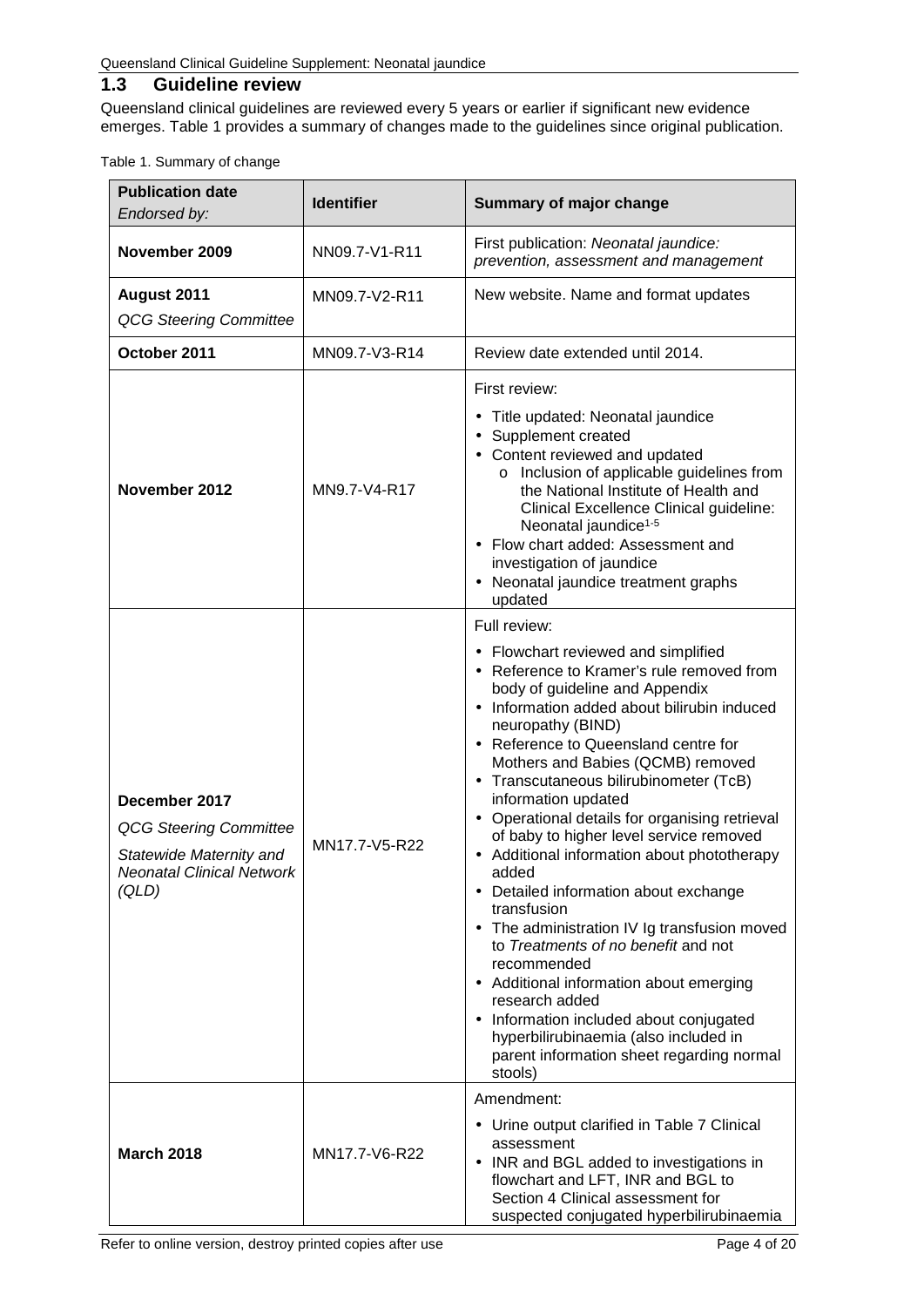| <b>April 2018</b> | MN17.7-V7-R22 | Amendment:<br>Table 6 Gilbert's syndrome deleted from<br>less common causes of conjugated<br>hyperbilirubinaemia and added to less<br>common causes of unconjugated<br>hyperbilirubinaemia<br>Endnote style updated<br>Minor formatting                                                                                                                                                                                                                                                               |
|-------------------|---------------|-------------------------------------------------------------------------------------------------------------------------------------------------------------------------------------------------------------------------------------------------------------------------------------------------------------------------------------------------------------------------------------------------------------------------------------------------------------------------------------------------------|
| <b>June 2019</b>  | MN17.7-V8-R22 | Amendment:<br>Section 4 Additional information added<br>regarding the importance of assessment of<br>babies with risk factors<br>Table 8 Additional information added<br>regarding:<br>○ Context for assessing jaundice<br>$\circ$ TcB meter correlation with TBR<br>Table 13 Additional information added<br>regarding:<br>o Indications for phototherapy in facilities<br>when access to TSB result is delayed<br>Information regarding seizure risk from<br>phototherapy added<br>Minor formatting |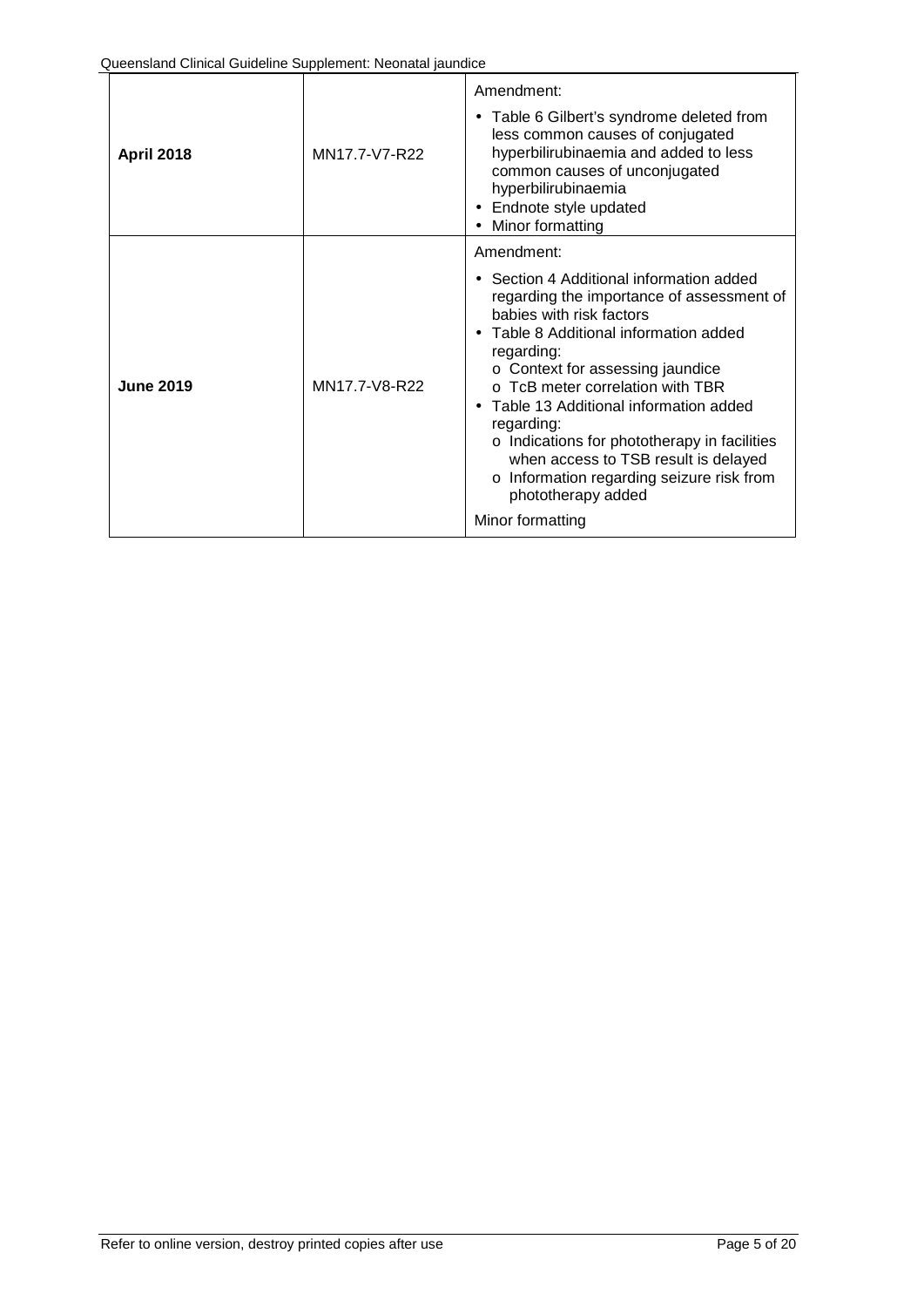# <span id="page-5-0"></span>**2 Methodology**

Queensland Clinical Guidelines (QCG) follows a rigorous process of guideline development. This process was endorsed by the Queensland Health Patient Safety and Quality Executive Committee in December 2009. The guidelines are best described as 'evidence informed consensus guidelines' and draw from the evidence base of existing national and international guidelines and the expert opinion of the working party.

# <span id="page-5-1"></span>**2.1 Topic identification**

The topic was identified as a priority by the Statewide Maternity and Neonatal Clinical Network at a forum in 2009.

# <span id="page-5-2"></span>**2.2 Scope**

<span id="page-5-4"></span>The scope of the guideline was determined using the following framework.

| Table 2. Scope framework |  |  |  |  |
|--------------------------|--|--|--|--|
|--------------------------|--|--|--|--|

| <b>Scope framework</b> |                                                                                                                                                                                                                                                                                                                        |  |  |  |
|------------------------|------------------------------------------------------------------------------------------------------------------------------------------------------------------------------------------------------------------------------------------------------------------------------------------------------------------------|--|--|--|
| <b>Population</b>      | Preterm and term neonates (that is, babies up to 28 days old)                                                                                                                                                                                                                                                          |  |  |  |
| <b>Purpose</b>         | Identification of primary prevention strategies for jaundice in babies<br>Assessment of babies presenting with jaundice<br>Diagnosis<br>Treatment/management                                                                                                                                                           |  |  |  |
| Outcome                | Babies receive best practice care to reduce the incidence and morbidity of severe<br>unconjugated hyperbilirubinaemia and bilirubin encephalopathy<br>Parents or carers are provided with information to assist in identifying jaundice,<br>and the treatment their baby may require                                   |  |  |  |
| <b>Exclusions</b>      | Jaundice beyond 28 days post birth<br>Surgical management to correct underlying cause of jaundice<br>Investigations and ongoing care of babies with conjugated hyperbilirubinaemia<br>Blood exchange transfusion procedural guidance<br>Comparisons of different brands of phototherapy equipment and bilirubinometers |  |  |  |

# <span id="page-5-3"></span>**2.3 Clinical questions**

The following clinical questions were generated to inform the guideline scope and purpose:

- What are the primary prevention measures for jaundice?
	- What are the causes of jaundice?
	- What is the best practice for assessment and diagnosis of a baby with jaundice?
	- What is best practice for management of a baby with jaundice?
	- What discharge planning is required?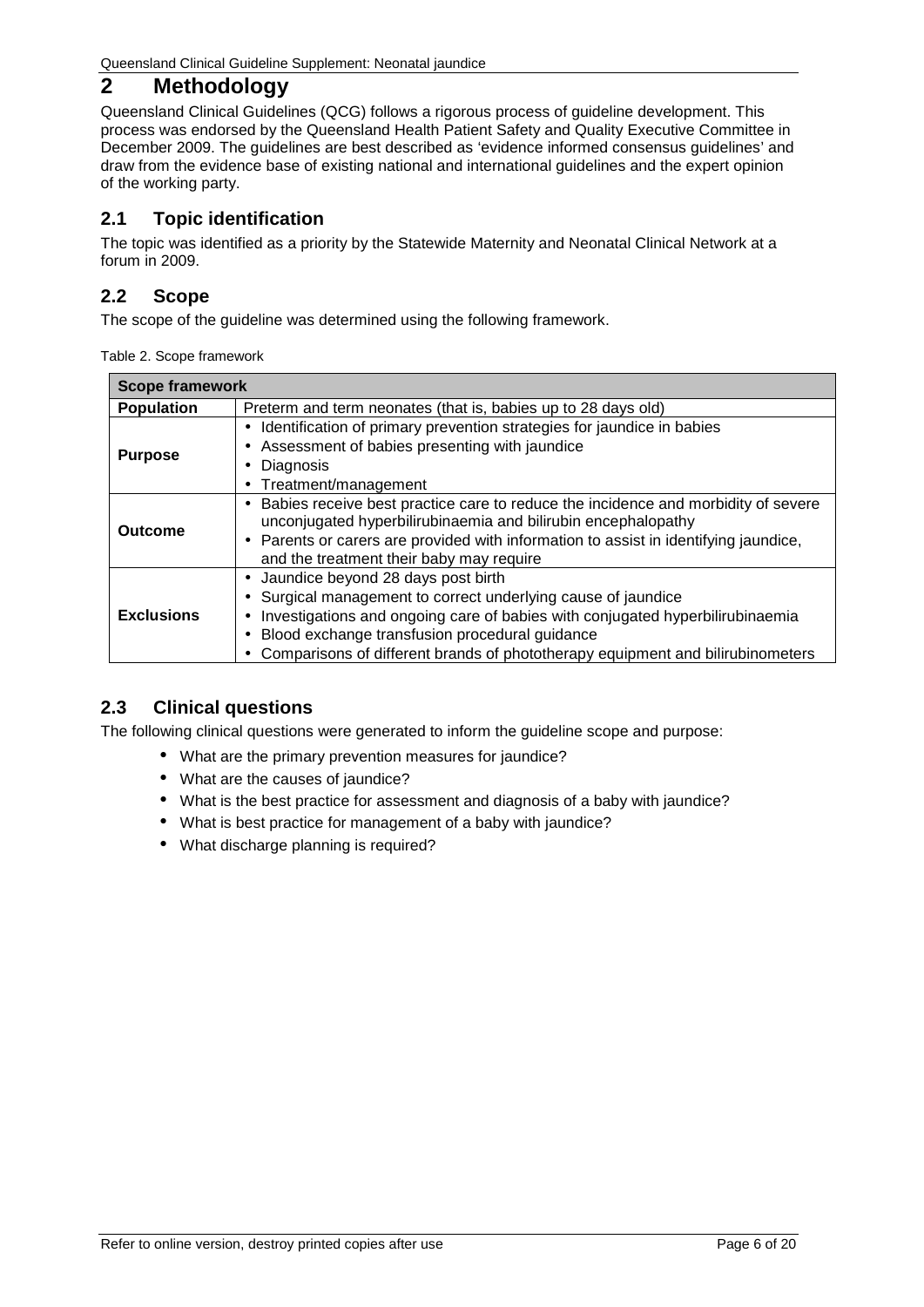## <span id="page-6-0"></span>**2.4 Search strategy**

A search of the literature was conducted during January-May 2017. The QCG search strategy is an iterative process that is repeated and amended as guideline development occurs (e.g. if additional areas of interest emerge, areas of contention requiring more extensive review are identified or new evidence is identified). All guidelines are developed using a basic search strategy. This involves both a formal and informal approach.

<span id="page-6-2"></span>

| Table 3. Basic search strategy |  |  |  |
|--------------------------------|--|--|--|
|--------------------------------|--|--|--|

| <b>Step</b> |                                                                                                             | Consideration                                                                                                                                                                                                                                                                                                                                                                                                                                                                                                                                                      |
|-------------|-------------------------------------------------------------------------------------------------------------|--------------------------------------------------------------------------------------------------------------------------------------------------------------------------------------------------------------------------------------------------------------------------------------------------------------------------------------------------------------------------------------------------------------------------------------------------------------------------------------------------------------------------------------------------------------------|
| 1.          | Review clinical guidelines<br>developed by other<br>reputable groups relevant to<br>the clinical speciality | This may include national and/or international guideline<br>writers, professional organisations, government<br>organisations, state based groups.<br>This assists the guideline writer to identify:<br>$\blacksquare$<br>o The scope and breadth of what others have found useful<br>for clinicians and informs the scope and clinical question<br>development<br>o Identify resources commonly found in guidelines such as<br>flowcharts, audit criteria and levels of evidence<br>o Identify common search and key terms<br>o Identify common and key references |
| 2.          | Undertake a foundation<br>search using key search<br>terms                                                  | Construct a search using common search and key terms<br>$\blacksquare$<br>identified during Step 1 above<br>Search the following databases<br>o PubMed<br>$\circ$ CINAHL<br>o Medline<br>o Cochrane Central Register of Controlled Trials<br>o EBSCO<br>o Embase<br>Studies published in English less than or equal to 5 years<br>previous are reviewed in the first instance. Other years<br>may be searched as are relevant to the topic<br>Save and document the search<br>Add other databases as relevant to the clinical area                                 |
| 3.          | Develop search word list for<br>each clinical question.                                                     | This may require the development of clinical sub-questions<br>¥,<br>beyond those identified in the initial scope.<br>Using the foundation search performed at Step 2 as the<br>baseline search framework, refine the search using the<br>specific terms developed for the clinical question<br>Save and document the search strategy undertaken for<br>each clinical question                                                                                                                                                                                      |
| 4.          | Other search strategies                                                                                     | Search the reference lists of reports and articles for<br>$\blacksquare$<br>additional studies<br>Access other sources for relevant literature<br>○ Known resource sites<br>o Internet search engines<br>○ Relevant text books                                                                                                                                                                                                                                                                                                                                     |

#### <span id="page-6-1"></span>**2.4.1 Keywords**

The following keywords were used in the basic search strategy: newborn, neonate, baby, infant, jaundice, hyperbilirubinaemia, phototherapy, bilirubinometer, kernicterus, bilirubin, conjugated, unconjugated.

Other keywords may have been used for specific aspects of the guideline.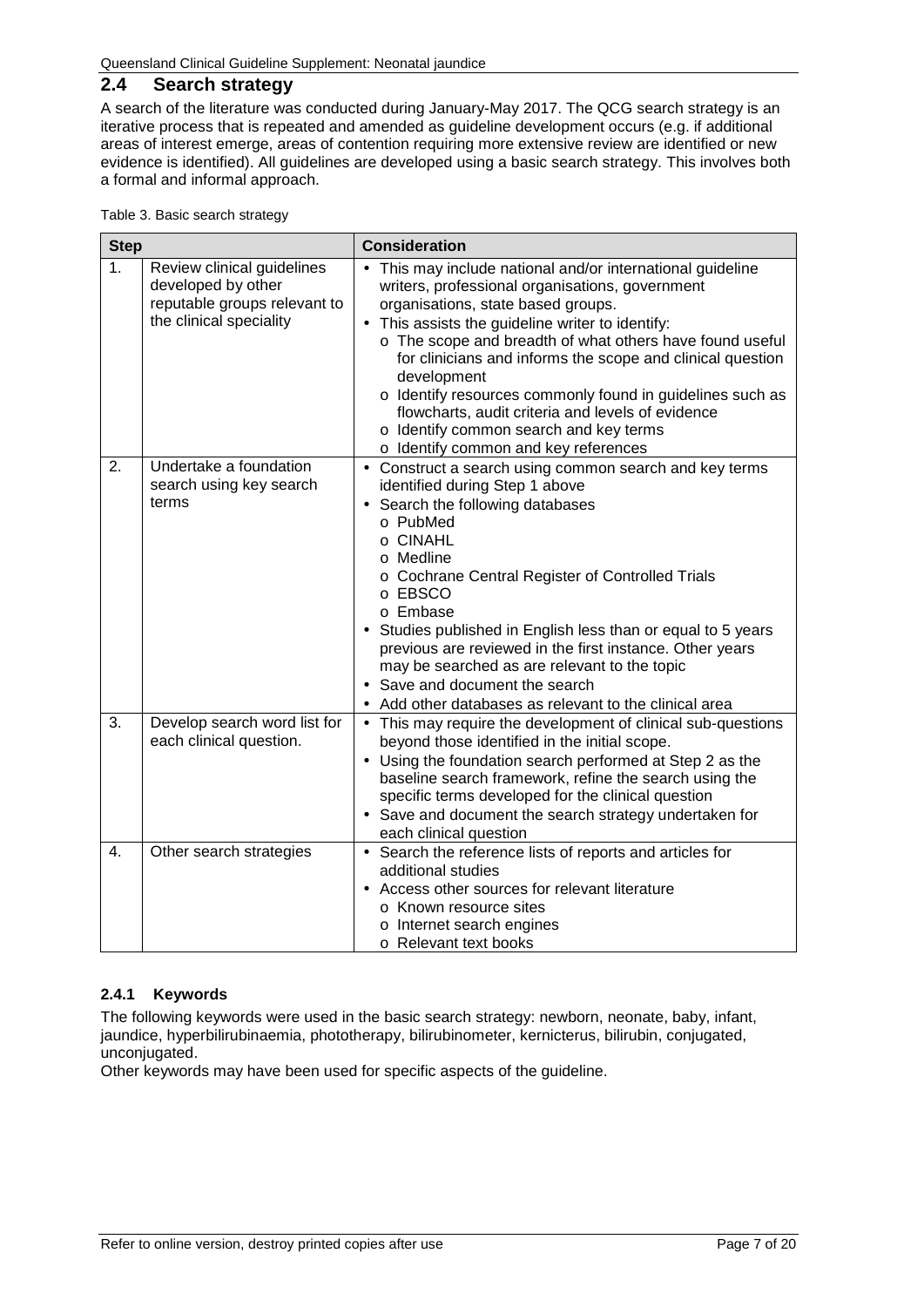## <span id="page-7-0"></span>**2.5 Consultation**

Major consultative and development processes occurred between June 2017 and July 2017. These are outlined in [Table 4.](#page-7-3)

| <b>Process</b>                                                                                                                                                                                                                                                                                                                                                                                                                                             | <b>Activity</b>                                                                                                                                                                                                                                                                         |  |  |
|------------------------------------------------------------------------------------------------------------------------------------------------------------------------------------------------------------------------------------------------------------------------------------------------------------------------------------------------------------------------------------------------------------------------------------------------------------|-----------------------------------------------------------------------------------------------------------------------------------------------------------------------------------------------------------------------------------------------------------------------------------------|--|--|
| <b>Clinical lead</b>                                                                                                                                                                                                                                                                                                                                                                                                                                       | The nominated Clinical Lead was approved by QCG Steering Committee<br>٠                                                                                                                                                                                                                 |  |  |
| <b>Consumer</b><br>participation                                                                                                                                                                                                                                                                                                                                                                                                                           | Consumer participation was invited from a range of consumer focused<br>٠<br>organisations who had previously accepted an invitation for on-going<br>involvement with QCG                                                                                                                |  |  |
| An EOI for working party membership was distributed via email to<br>$\blacksquare$<br>Queensland clinicians and stakeholders (~1000) in June 2017<br>The working party was recruited from responses received<br>٠<br><b>Working party</b><br>Working party members who participated in the working party consultation<br>processes are acknowledged in the guideline<br>Working party consultation occurred in a virtual group via email<br>$\blacksquare$ |                                                                                                                                                                                                                                                                                         |  |  |
| <b>Statewide</b><br>consultation                                                                                                                                                                                                                                                                                                                                                                                                                           | Consultation was invited from Queensland clinicians and stakeholders<br>(~1000) during June 2017<br>Feedback was received primarily via email<br>$\blacksquare$<br>All feedback was compiled and provided to the clinical lead and working<br>٠<br>party members for review and comment |  |  |

<span id="page-7-3"></span>

|  | Table 4. Major guideline development processes |  |
|--|------------------------------------------------|--|
|  |                                                |  |

### <span id="page-7-1"></span>**2.6 Endorsement**

The guideline was endorsed by the:

- Queensland Clinical Guidelines Steering Committee in November 2017
- Statewide Maternity and Neonatal Clinical Network [Queensland] in December 2017  $\mathbf{r}^{\prime}$

### <span id="page-7-2"></span>**2.7 Publication**

The guideline and guideline supplement were published on the QCG website in December 2017

The guideline can be cited as:

Queensland Clinical Guidelines. Neonatal jaundice. Guideline No. MN19.7-V8-R22. Queensland Health. 2018. Available from:<http://www.health.qld.gov.au/qcg>

The guideline supplement can be cited as:

Queensland Clinical Guidelines. Supplement: Neonatal jaundice. Guideline No. MN19.7-V8-R22. Queensland Health. 2018. Available from:<http://www.health.qld.gov.au/qcg>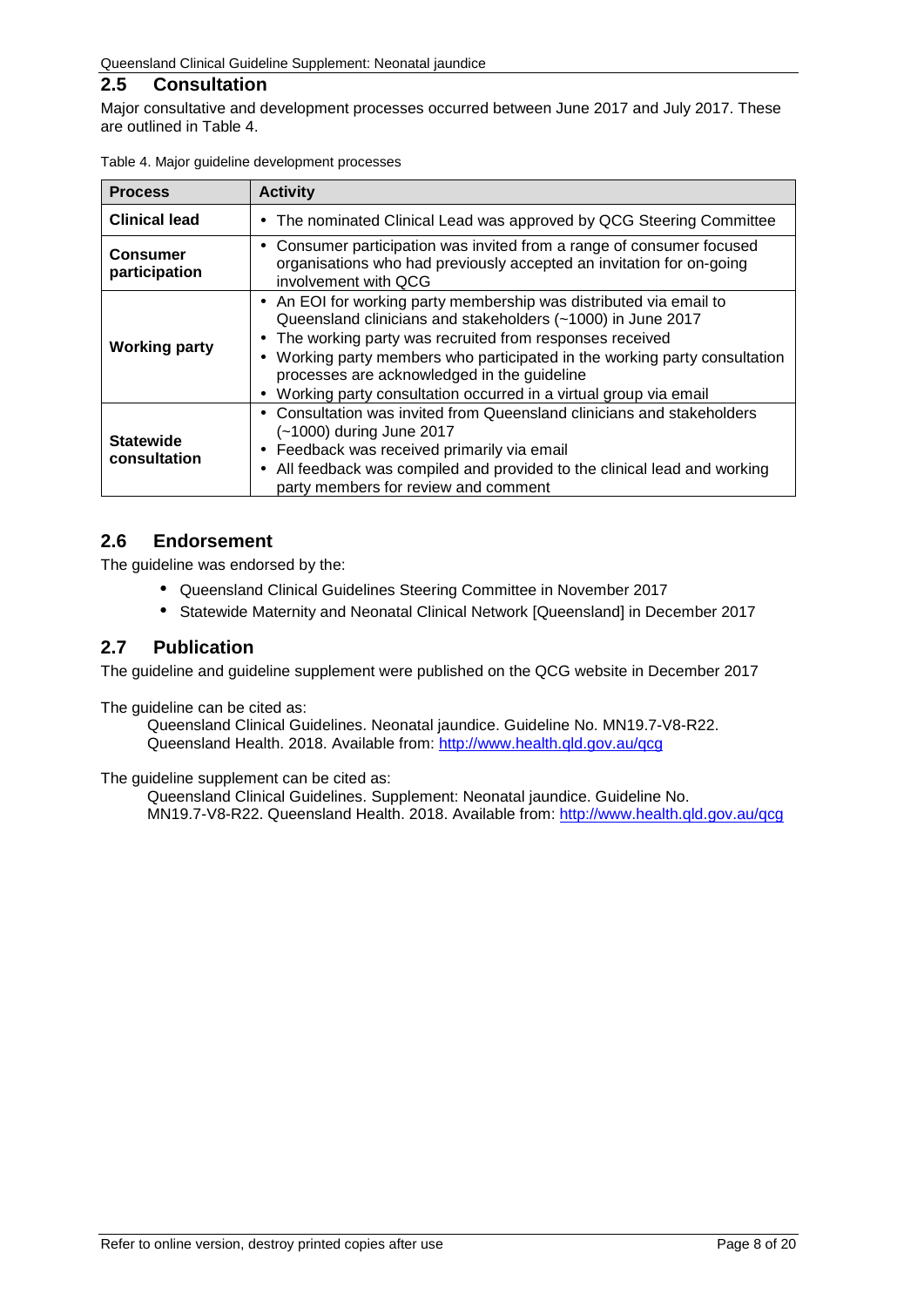# <span id="page-8-0"></span>**3 Levels of evidence**

The levels of evidence identified [in the National Health and Medical Research Council (NHMRC), Levels of evidence and grades for recommendations for developers of guidelines (2009) were used to inform the summary recommendations]. Note that the 'consensus' definition\* in [Table 5. Levels of evidence](#page-8-2) is different from that proposed by the NHMRC. Instead, it relates to forms of evidence that are not identified by the NHMRC and/or that arise from the clinical experience of the guideline's clinical lead and working party.

<span id="page-8-2"></span><span id="page-8-1"></span>Table 5. Levels of evidence

|            | Levels of evidence                                                                                                                                                                                                                          |
|------------|---------------------------------------------------------------------------------------------------------------------------------------------------------------------------------------------------------------------------------------------|
|            | Evidence obtained from a systematic review of all relevant randomised controlled<br>trials.                                                                                                                                                 |
| Ш          | Evidence obtained from at least one properly designed randomised controlled trial.                                                                                                                                                          |
| $III-1$    | Evidence obtained from well-designed pseudo randomised controlled trials<br>(alternate allocation or some other method).                                                                                                                    |
| $III-2$    | Evidence obtained from comparative studies including systematic review of such<br>studies with concurrent controls and allocation not randomised (cohort studies),<br>case control studies or interrupted time series with a control group. |
| $III-3$    | Evidence obtained from comparative studies with historical control, two or more<br>single arm studies, or interrupted time series without parallel control group.                                                                           |
| IV         | Evidence obtained from case series, either post-test or pre-test and post-test.                                                                                                                                                             |
| Consensus* | Opinions based on respected authorities, descriptive studies or reports of expert<br>committees or clinical experience of the working party.                                                                                                |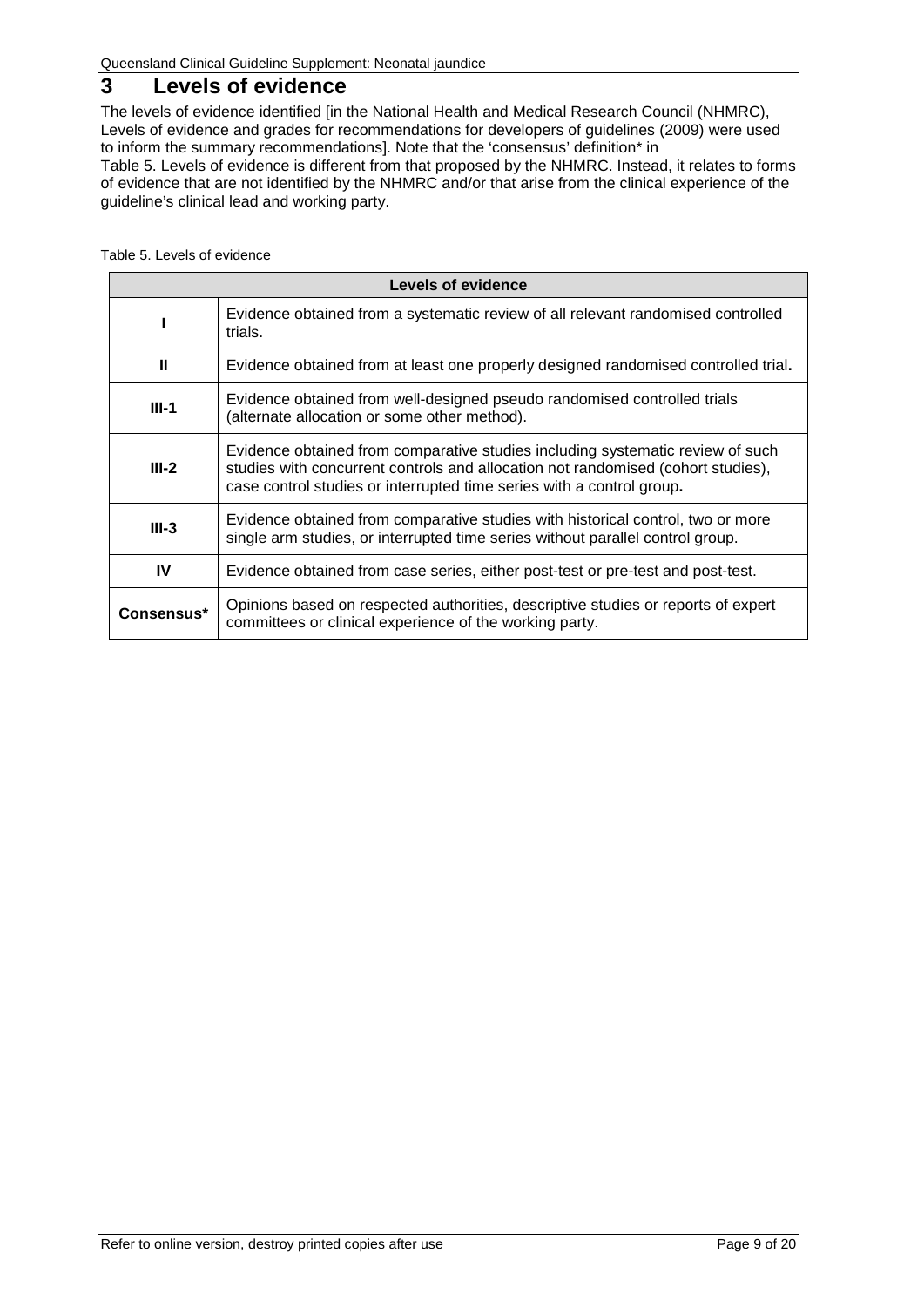## <span id="page-9-0"></span>**3.1 Summary recommendations**

Summary recommendations and levels of evidence are outlined in Table 5.

<span id="page-9-1"></span>Table 6. Summary recommendations

|   | <b>Recommendation</b>                                                           | <b>Grading of evidence</b> |
|---|---------------------------------------------------------------------------------|----------------------------|
|   | Measure TSB in jaundiced babies prior, during and following<br>treatment        | <b>Consensus</b>           |
|   | Plot TSB on nomograms related to the baby's gestation, weight<br>and age        | <b>Consensus</b>           |
| 3 | Check spectral irradiance of phototherapy unit is within required<br>parameters | <b>Consensus</b>           |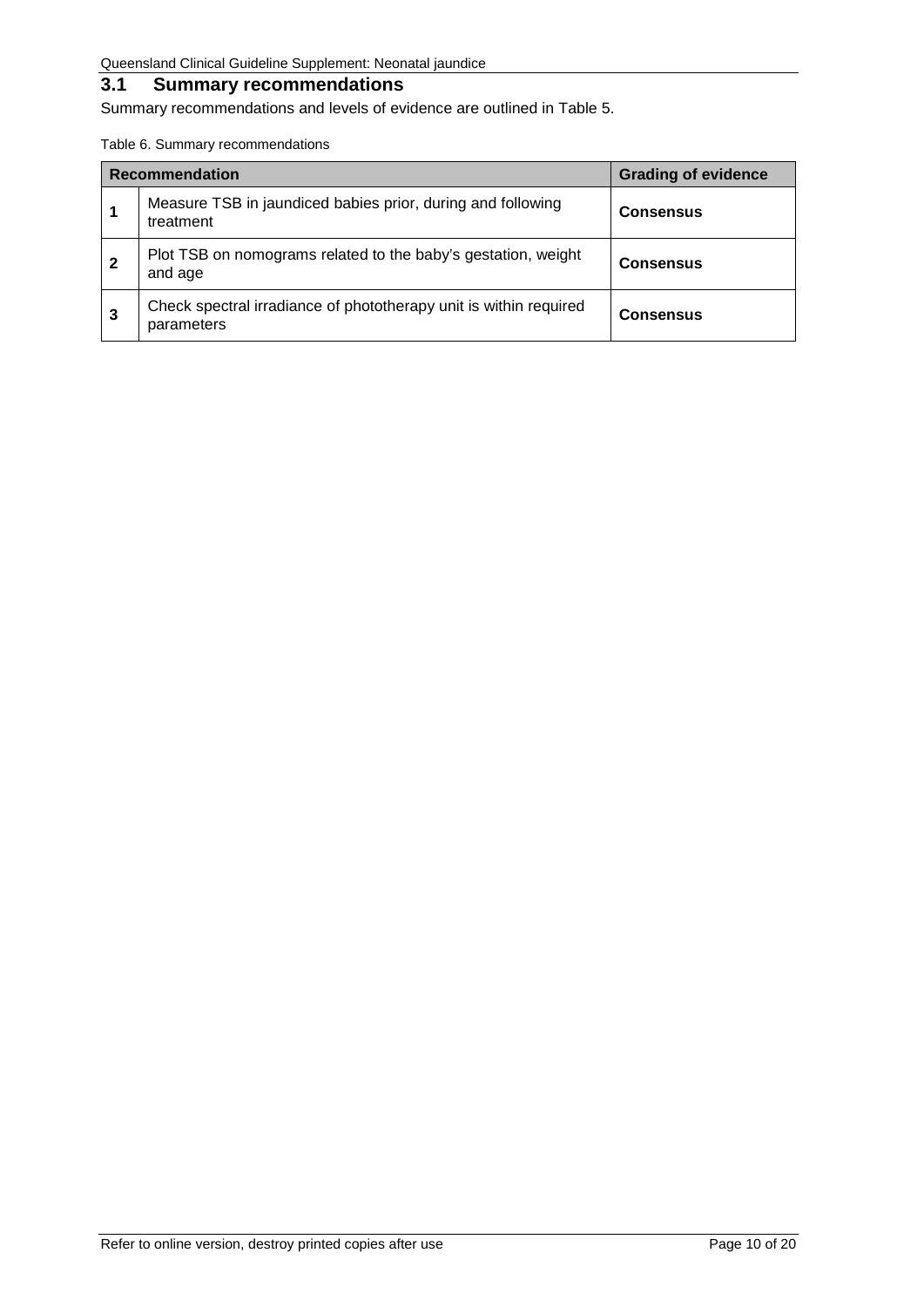## <span id="page-10-0"></span>**4 Implementation**

This guideline is applicable to all Queensland public and private maternity facilities. It can be downloaded in Portable Document Format (PDF) from [www.health.qld.gov.au/qcg](http://www.health.qld.gov.au/qcg)

#### <span id="page-10-1"></span>**4.1 Guideline resources**

The following guideline components are provided on the website as separate resources:

- Flowchart: Management of neonatal jaundice
- Education resource: Neonatal jaundice
- Knowledge assessment: Neonatal jaundice
- Parent information: Jaundice in newborn babies

### <span id="page-10-2"></span>**4.2 Suggested resources**

During the development process stakeholders did not identify additional resources with potential to complement and enhance guideline implementation and application. The distribution of the colour QCG parent information brochure to all parents was recommended.

#### <span id="page-10-3"></span>**4.3 Implementation measures**

Suggested activities to assist implementation of the guideline are outlined below.

#### <span id="page-10-4"></span>**4.3.1 QCG measures**

- Notify Chief Executive Officer and relevant stakeholders
- Monitor emerging new evidence to ensure guideline reflects contemporaneous practice  $\mathbf{r}$
- Capture user feedback
- Record and manage change requests
- Review guideline in 2022

#### <span id="page-10-5"></span>**4.3.2 Hospital and Health Service measures**

Initiate, promote and support local systems and processes to integrate the guideline into clinical practice, including:

- Hospital and Health Service (HHS) Executive endorse the guidelines and their use in the HHS and communicate this to staff
- Promote the introduction of the guideline to relevant health care professionals
- Support education and training opportunities relevant to the guideline and service capabilities
- Align clinical care with guideline recommendations
- Undertake relevant implementation activities as outlined in the *Guideline implementation checklist* available at [www.health.qld.gov.au/qcg](http://www.health.qld.gov.au/qcg) including distributing Parent information *Jaundice in newborn babies* to all postnatal women on discharge with their baby.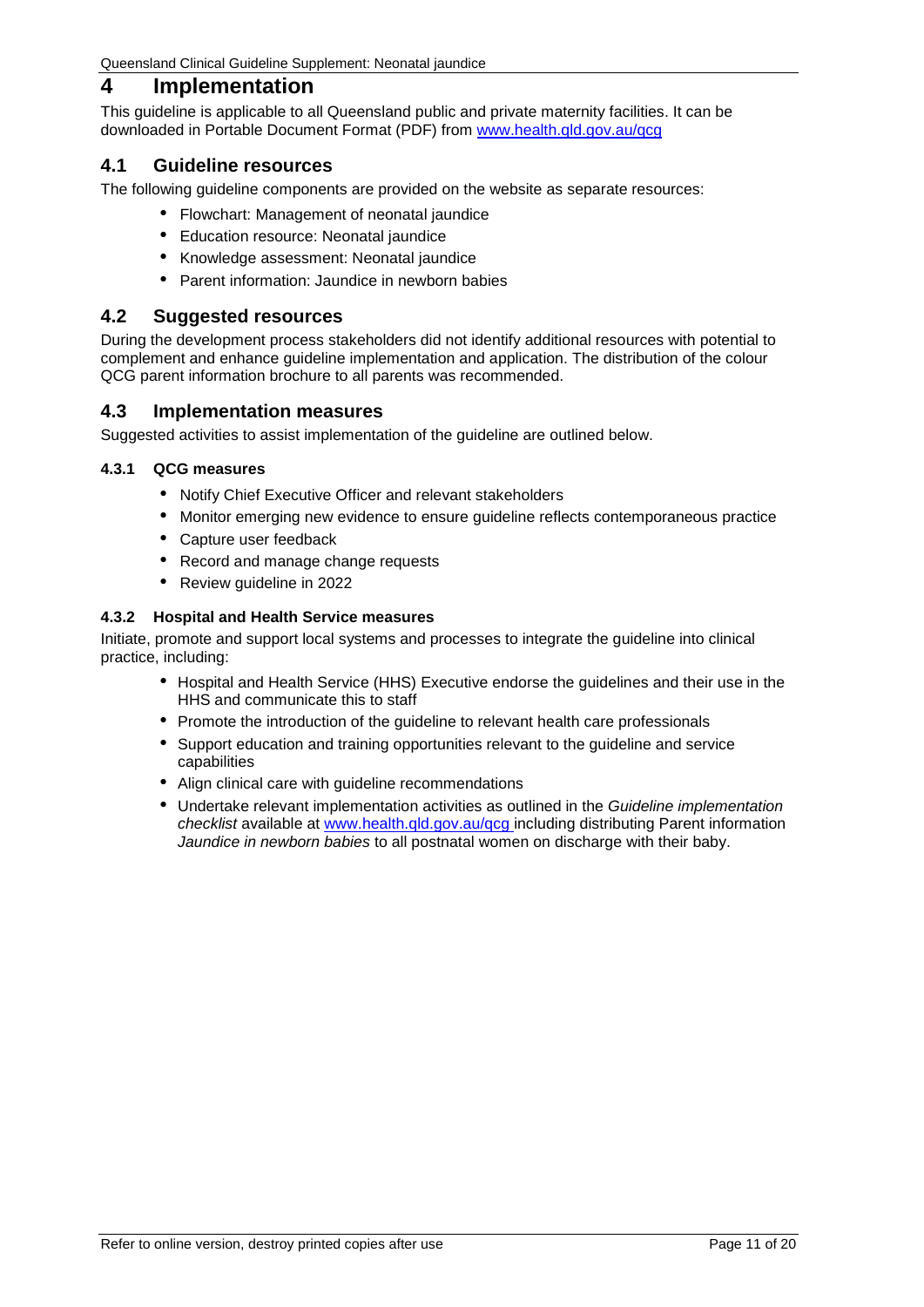## <span id="page-11-0"></span>**4.4 Quality measures**

Auditing of guideline recommendations and content assists with identifying quality of care issues and provides evidence of compliance with the National Safety and Quality Health Service (NSQHS) Standards<sup>6</sup> [Refer to [Table 7\]](#page-11-2). Suggested audit and quality measures are identified in Table 8. [Clinical quality measures.](#page-11-3)

#### <span id="page-11-2"></span>Table 7. NSQHS Standard 1

| <b>NSQHS Standard 1: Clinical governance</b>  |                                                                                                                                                                                           |  |  |
|-----------------------------------------------|-------------------------------------------------------------------------------------------------------------------------------------------------------------------------------------------|--|--|
| <b>Clinical performance and effectiveness</b> |                                                                                                                                                                                           |  |  |
| Criterion 1.27:                               | <b>Actions required:</b>                                                                                                                                                                  |  |  |
| Evidence based care                           | Provide clinicians with ready access to best-practice<br>а.<br>guidelines, integrated care pathways, clinical pathways and<br>decision support tools relevant to their clinical practice  |  |  |
|                                               | Support clinicians to use the best available evidence, including<br>b.<br>relevant clinical care standards developed by the Australian<br>Commission on Safety and Quality in Health Care |  |  |

<span id="page-11-3"></span>The following clinical quality measures are suggested:

Table 8. Clinical quality measures

| <b>No</b> | Audit criteria                                                                                  | <b>Guideline Section</b>        |
|-----------|-------------------------------------------------------------------------------------------------|---------------------------------|
|           | Screen babies with a TcB                                                                        | 5.1 Measurement of<br>bilirubin |
| 2.        | TSB is plotted on nomogram for babies receiving phototherapy                                    | 5.1 Measurement of<br>bilirubin |
| 3.        | All postnatal women are provided with parent information<br>brochure Jaundice in newborn babies | 8.0 Discharge planning          |

#### <span id="page-11-1"></span>**4.5 Areas for future research**

During development the following areas where identified as having limited or poor quality evidence to inform clinical decision making. Further research in these areas may be useful.

- $\mathbf{r}$ Methods to measure the wavelength and irradiance delivered by phototherapy units to assess the efficiency of phototherapy in reducing SBR
- Safety and efficacy of home phototherapy
- Short and long term outcomes of babies receiving phototherapy for conjugated and unconjugated hyperbilirubinaemia
- Whether phototherapy reduces the risk of bilirubin neurotoxicity
- The efficacy and safety of prophylactic phototherapy on long term outcomes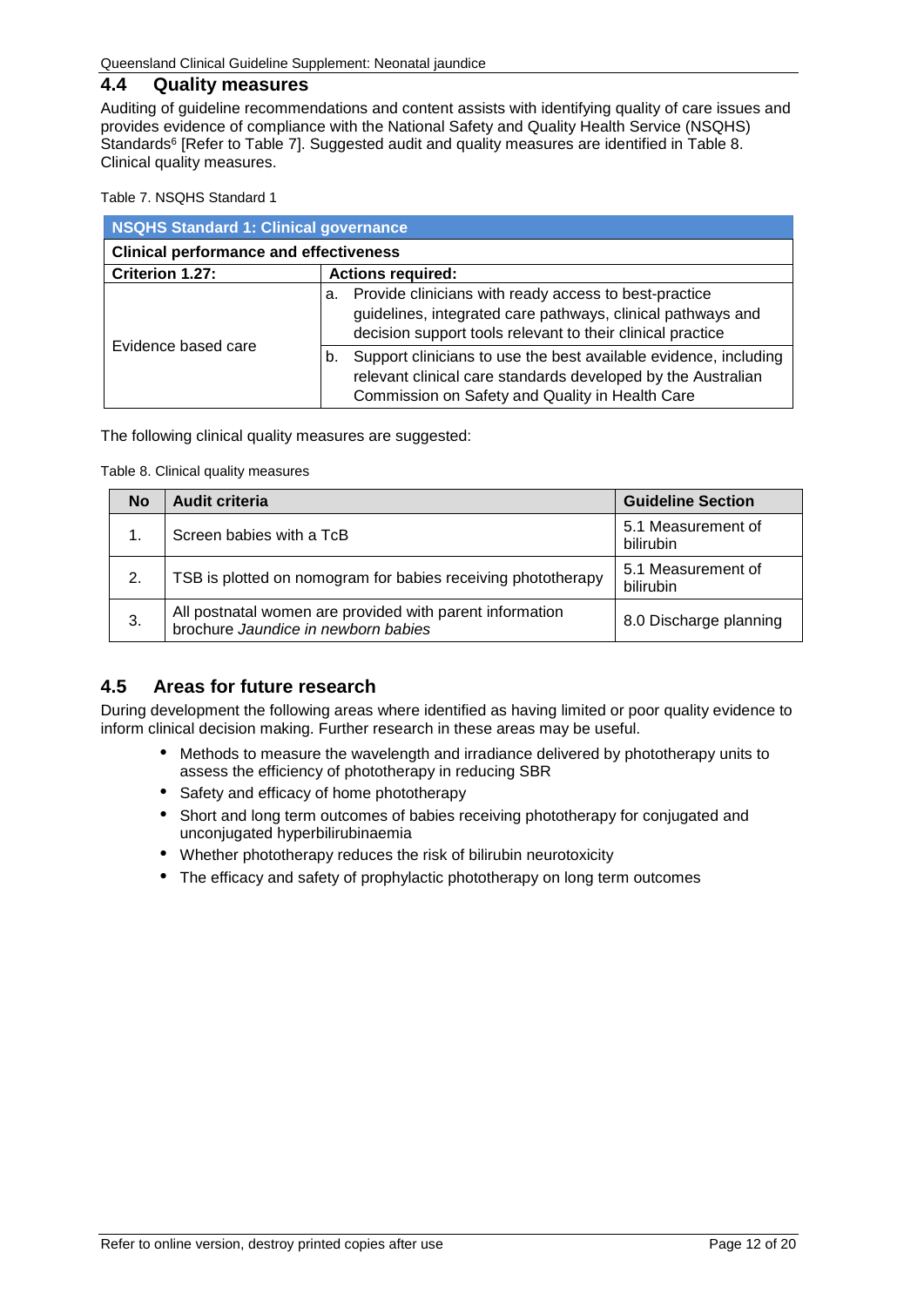# **4.6 Safety and quality**

Implementation of this guideline provides evidence of compliance with the NSQHS and Australian Council on Healthcare Standards (ACHS) EQuIPNational accreditation programs<sup>6,7</sup>

Table 9. NSQHS/EQuIP National Criteria

<span id="page-12-1"></span><span id="page-12-0"></span>

| <b>NSQHS/EQuIPNational Criteria</b>                                                                                                                                                                                              | <b>Actions required</b>                                                                                                                                                                                                                                                                                                                                                                                                                                                   | ☑ Evidence of compliance                                                                                                                                                                                                                                                                                                                                                                                                                                                                      |  |  |
|----------------------------------------------------------------------------------------------------------------------------------------------------------------------------------------------------------------------------------|---------------------------------------------------------------------------------------------------------------------------------------------------------------------------------------------------------------------------------------------------------------------------------------------------------------------------------------------------------------------------------------------------------------------------------------------------------------------------|-----------------------------------------------------------------------------------------------------------------------------------------------------------------------------------------------------------------------------------------------------------------------------------------------------------------------------------------------------------------------------------------------------------------------------------------------------------------------------------------------|--|--|
| <b>Action Required</b>                                                                                                                                                                                                           |                                                                                                                                                                                                                                                                                                                                                                                                                                                                           |                                                                                                                                                                                                                                                                                                                                                                                                                                                                                               |  |  |
|                                                                                                                                                                                                                                  | <b>NSQHS Standard 1: Clinical governance</b>                                                                                                                                                                                                                                                                                                                                                                                                                              |                                                                                                                                                                                                                                                                                                                                                                                                                                                                                               |  |  |
| Patient safety and quality systems<br>Safety and quality systems are<br>integrated with governance processes<br>to enable organisations to actively<br>manage and improve the safety and<br>quality of health care for patients. | Diversity and high risk groups<br>1.15 The health service organisation:<br>a. Identifies the diversity of the consumers using its services<br>b. Identifies groups of patients using its services who are at higher<br>risk of harm<br>c. Incorporates information on the diversity of its consumers and<br>higher-risk groups into the planning and delivery of care                                                                                                     | ☑<br>Assessment and care appropriate to the cohort of patients is<br>identified in the guideline<br>High risk groups are identified in the guideline<br>☑<br>☑<br>The guideline is based on the best available evidence                                                                                                                                                                                                                                                                       |  |  |
| <b>Clinical performance and</b><br>effectiveness<br>The workforce has the right<br>qualifications, skills and supervision to<br>provide safe, high-quality health care to<br>patients.                                           | <b>Evidence based care</b><br>1.27 The health service organisation has processes that:<br>a. Provide clinicians with ready access to best-practice guidelines,<br>integrated care pathways, clinical pathways and decision support<br>tools relevant to their clinical practice<br>b. Support clinicians to use the best available evidence, including<br>relevant clinical care standards developed by the Australian<br>Commission on Safety and Quality in Health Care | ☑ Queensland Clinical Guidelines is funded by Queensland Health<br>to develop clinical guidelines relevant to the service line to guide<br>safe patient care across Queensland<br>☑<br>The guideline provides evidence-based and best practice<br>recommendations for care<br>☑ The guideline is endorsed for use in Queensland Health<br>facilities.<br>☑<br>A desktop icon is available on every Queensland Health<br>computer desktop to provide quick and easy access to the<br>guideline |  |  |
|                                                                                                                                                                                                                                  | Performance management<br>1.22 The health service organisation has valid and reliable<br>performance review processes that:<br>a. Require members of the workforce to regularly take part in a<br>review of their performance<br>b. Identify needs for training and development in safety and quality<br>c. Incorporate information on training requirements into the<br>organisation's training system                                                                   | The guideline has accompanying educational resources to<br>☑<br>support ongoing safety and quality education for identified<br>professional and personal development. The resources are<br>freely available on the internet http://www.health.qld.gov.au/qcg                                                                                                                                                                                                                                  |  |  |
| Patient safety and quality systems<br>Safety and quality systems are<br>integrated with governance processes<br>to enable organisations to actively<br>manage and improve the safety and<br>quality of health care for patients. | <b>Policies and procedures</b><br>1.7 The health service organisation uses a risk management<br>approach to:<br>a. Set out, review, and maintain the currency and effectiveness of,<br>policies, procedures and protocols<br>b. Monitor and take action to improve adherence to policies,<br>procedures and protocols                                                                                                                                                     | $\boxtimes$ QCG has established processes to review and maintain all<br>guidelines and associated resources<br>☑ Change requests are managed to ensure currency of published<br>quidelines<br>☑<br>Implementation tools and checklist are provided to assist with<br>adherence to guidelines<br>$\boxtimes$ Suggested audit criteria are provided in guideline supplement                                                                                                                     |  |  |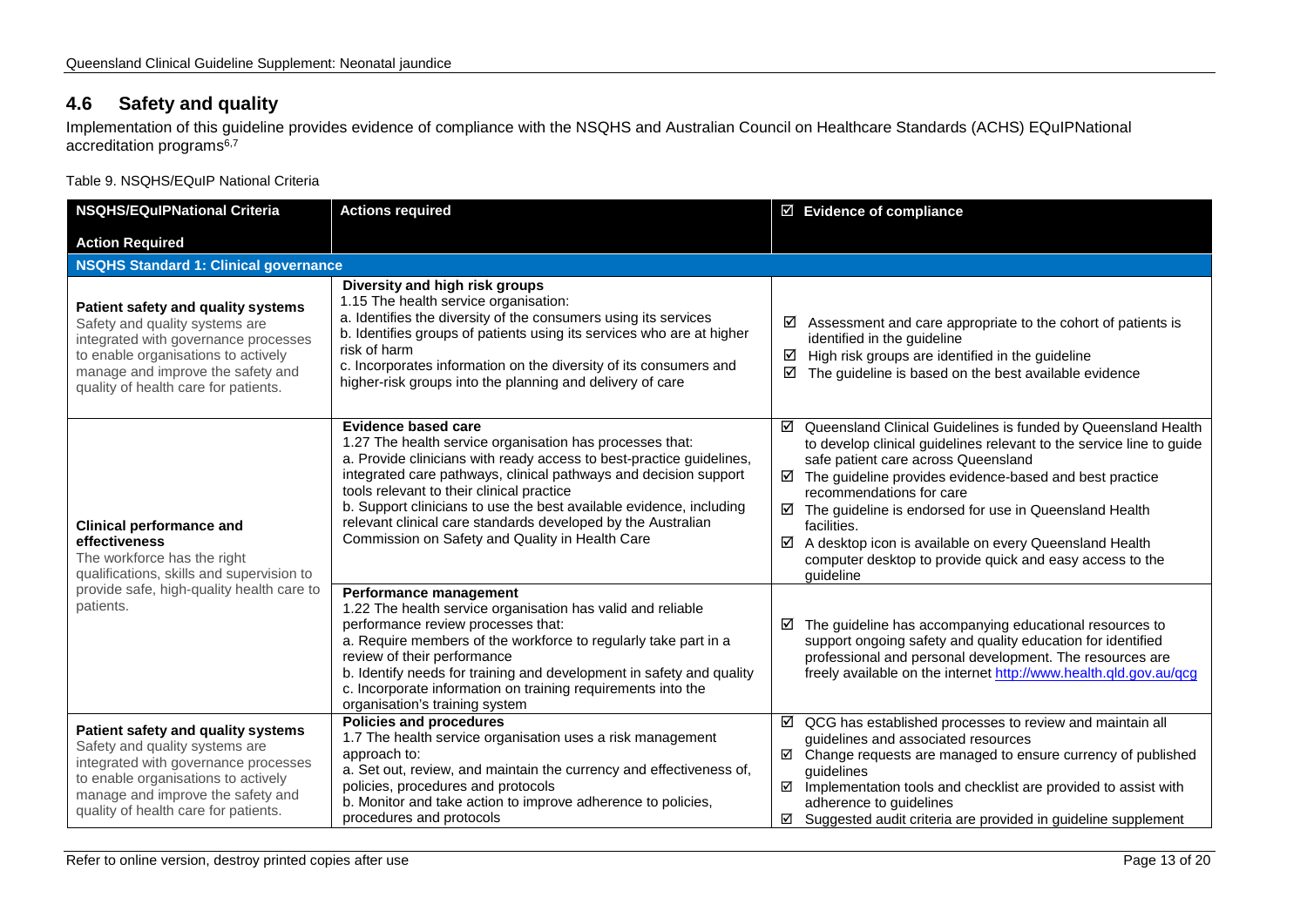#### Queensland Clinical Guideline Supplement: Neonatal jaundice

| iurisdictionai<br>iance with legislation.<br>ron.<br><sup>'</sup> compliance<br>requiation<br>້<br><b>REVIEW</b><br>.<br>requirements<br>nents | regulation and<br>e quidelines comply {<br>he<br>v with legislation. |
|------------------------------------------------------------------------------------------------------------------------------------------------|----------------------------------------------------------------------|
|                                                                                                                                                |                                                                      |

| <b>NSQHS/EQulPNational Criteria</b>                                                                                                                                                                                                                                                                                        | <b>Actions required</b>                                                                                                                                                                                                                                                                                                                                                                                                                                                                                                                                                                                                                                                                                                                                                                                                                                                                                                                                                                         | $\boxtimes$ Evidence of compliance                                                                                                                                                                                                                                                                                                                                                                                                                                    |  |
|----------------------------------------------------------------------------------------------------------------------------------------------------------------------------------------------------------------------------------------------------------------------------------------------------------------------------|-------------------------------------------------------------------------------------------------------------------------------------------------------------------------------------------------------------------------------------------------------------------------------------------------------------------------------------------------------------------------------------------------------------------------------------------------------------------------------------------------------------------------------------------------------------------------------------------------------------------------------------------------------------------------------------------------------------------------------------------------------------------------------------------------------------------------------------------------------------------------------------------------------------------------------------------------------------------------------------------------|-----------------------------------------------------------------------------------------------------------------------------------------------------------------------------------------------------------------------------------------------------------------------------------------------------------------------------------------------------------------------------------------------------------------------------------------------------------------------|--|
| <b>Action Required</b>                                                                                                                                                                                                                                                                                                     |                                                                                                                                                                                                                                                                                                                                                                                                                                                                                                                                                                                                                                                                                                                                                                                                                                                                                                                                                                                                 |                                                                                                                                                                                                                                                                                                                                                                                                                                                                       |  |
| <b>NSQHS Standard 2: Partnering with Consumers</b>                                                                                                                                                                                                                                                                         |                                                                                                                                                                                                                                                                                                                                                                                                                                                                                                                                                                                                                                                                                                                                                                                                                                                                                                                                                                                                 |                                                                                                                                                                                                                                                                                                                                                                                                                                                                       |  |
| <b>Health literacy</b><br>Health service organisations<br>communicate with consumers in a way<br>that supports effective partnerships.                                                                                                                                                                                     | Communication that supports effective partnerships<br>2.8 The health service organisation uses communication<br>mechanisms that are tailored to the diversity of the consumers who<br>use its services and, where relevant, the diversity of the local<br>community<br>2.9 Where information for patients, carers, families and consumers<br>about health and health services is developed internally, the<br>organisation involves consumers in its development and review<br>2.10 The health service organisation supports clinicians to<br>communicate with patients, carers, families and consumers about<br>health and health care so that:<br>a. Information is provided in a way that meets the needs of patients,<br>carers, families and consumers<br>b. Information provided is easy to understand and use<br>c. The clinical needs of patients are addressed while they are in the<br>health service organisation<br>d. Information needs for ongoing care are provided on discharge | $\boxtimes$ Consumer consultation was sought and obtained during the<br>development of the guideline. Refer to the acknowledgement<br>section of the guideline for details<br>☑ Consumer information is developed to align with the guideline<br>and included consumer involvement during development and<br>review<br>☑<br>The consumer information was developed using plain English<br>and with attention to literacy and ease of reading needs of the<br>consumer |  |
| Partnering with consumers in<br>organisational design and<br>governance<br>Consumers are partners in the design<br>and governance of the organisation.                                                                                                                                                                     | Partnerships in healthcare governance planning, design,<br>measurement and evaluation<br>2.11 The health service organisation:<br>a. Involves consumers in partnerships in the governance of, and to<br>design, measure and evaluate, health care<br>b. Has processes so that the consumers involved in these<br>partnerships reflect the diversity of consumers who use the service<br>or, where relevant, the diversity of the local community<br>2.14 The health service organisation works in partnership with<br>consumers to incorporate their views and experiences into training<br>and education for the workforce                                                                                                                                                                                                                                                                                                                                                                     | $\boxtimes$ Consumers are members of guideline working parties<br>$\boxtimes$ The guideline is based on the best available evidence<br>$\boxtimes$ The guidelines and consumer information are endorsed by the<br>QCG and Queensland Statewide Maternity and Neonatal Clinical<br>Network Steering Committees which includes consumer<br>membership                                                                                                                   |  |
| <b>NSQHS Standard 4: Medication safety</b>                                                                                                                                                                                                                                                                                 |                                                                                                                                                                                                                                                                                                                                                                                                                                                                                                                                                                                                                                                                                                                                                                                                                                                                                                                                                                                                 |                                                                                                                                                                                                                                                                                                                                                                                                                                                                       |  |
| <b>Clinical governance and quality</b><br>improvement to support medication<br>management<br>Organisation-wide systems are used to<br>support and promote safety for<br>procuring, supplying, storing,<br>compounding, manufacturing,<br>prescribing, dispensing, administering<br>and monitoring the effects of medicines | Integrating clinical governance<br>4.1 Clinicians use the safety and quality systems from the Clinical<br>Governance Standard when:<br>a. Implementing policies and procedures for medication<br>management<br>b. Managing risks associated with medication management<br>c. Identifying training requirements for medication management                                                                                                                                                                                                                                                                                                                                                                                                                                                                                                                                                                                                                                                        | The guideline provides current evidence based<br>☑<br>recommendations about medication                                                                                                                                                                                                                                                                                                                                                                                |  |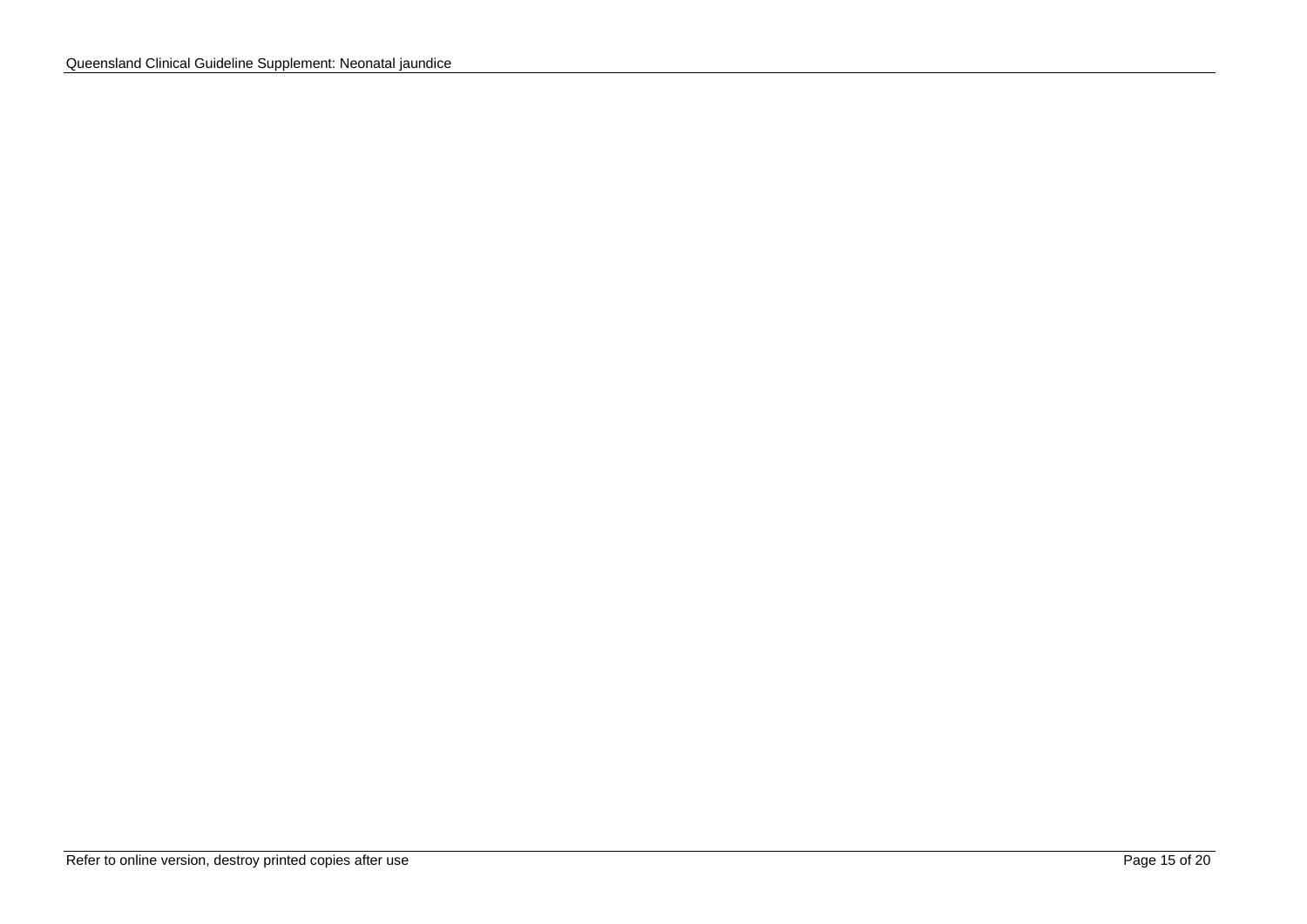| <b>NSQHS/EQulPNational Criteria</b>                                                                                                                                                                                                           | <b>Actions required</b>                                                                                                                                                                                                                                                                                                                                                                                                                                                                                                                                                                                                                                                                                                                                                                                                                                                                                                                                                                                                                                                                                                                                                                                                                                                                            | $\boxtimes$ Evidence of compliance                                                                                                                                                                                                                                                                                                                                                                                                                                                                    |
|-----------------------------------------------------------------------------------------------------------------------------------------------------------------------------------------------------------------------------------------------|----------------------------------------------------------------------------------------------------------------------------------------------------------------------------------------------------------------------------------------------------------------------------------------------------------------------------------------------------------------------------------------------------------------------------------------------------------------------------------------------------------------------------------------------------------------------------------------------------------------------------------------------------------------------------------------------------------------------------------------------------------------------------------------------------------------------------------------------------------------------------------------------------------------------------------------------------------------------------------------------------------------------------------------------------------------------------------------------------------------------------------------------------------------------------------------------------------------------------------------------------------------------------------------------------|-------------------------------------------------------------------------------------------------------------------------------------------------------------------------------------------------------------------------------------------------------------------------------------------------------------------------------------------------------------------------------------------------------------------------------------------------------------------------------------------------------|
| <b>Action Required</b>                                                                                                                                                                                                                        |                                                                                                                                                                                                                                                                                                                                                                                                                                                                                                                                                                                                                                                                                                                                                                                                                                                                                                                                                                                                                                                                                                                                                                                                                                                                                                    |                                                                                                                                                                                                                                                                                                                                                                                                                                                                                                       |
| <b>NSQHS Standard 5: Comprehensive care</b>                                                                                                                                                                                                   |                                                                                                                                                                                                                                                                                                                                                                                                                                                                                                                                                                                                                                                                                                                                                                                                                                                                                                                                                                                                                                                                                                                                                                                                                                                                                                    |                                                                                                                                                                                                                                                                                                                                                                                                                                                                                                       |
| <b>Clinical governance and quality</b><br>improvement to support<br>comprehensive care<br>Systems are in place to support<br>clinicians to deliver comprehensive care                                                                         | Integrating clinical governance<br>5.1 Clinicians use the safety and quality systems from the Clinical<br>Governance Standard when:<br>a. Implementing policies and procedures for comprehensive care<br>b. Managing risks associated with comprehensive care<br>c. Identifying training requirements to deliver comprehensive care<br><b>Partnering with consumers</b><br>5.3 Clinicians use organisational processes from the Partnering with<br>Consumers Standard when providing comprehensive care to:<br>a. Actively involve patients in their own care<br>b. Meet the patient's information needs<br>c. Share decision-making                                                                                                                                                                                                                                                                                                                                                                                                                                                                                                                                                                                                                                                               | $\boxtimes$ The guideline has accompanying educational resources to<br>support ongoing safety and quality education for identified<br>professional and personal development. The resources are<br>freely available on the internet http://www.health.qld.gov.au/qcg<br>$\boxtimes$ The guideline provides evidence-based and best practice<br>recommendations for care<br>$\boxtimes$ Consumer information is developed for the guideline                                                             |
| NSQHS Standard 6: Communicating for safety                                                                                                                                                                                                    |                                                                                                                                                                                                                                                                                                                                                                                                                                                                                                                                                                                                                                                                                                                                                                                                                                                                                                                                                                                                                                                                                                                                                                                                                                                                                                    |                                                                                                                                                                                                                                                                                                                                                                                                                                                                                                       |
| <b>Clinical governance and quality</b><br>improvement to support effective<br>communication<br>Systems are in place for effective and<br>coordinated communication that<br>supports the delivery of continuous and<br>safe care for patients. | Integrating clinical governance<br>6.1 Clinicians use the safety and quality systems from the Clinical<br>Governance Standard when:<br>a. Implementing policies and procedures to support effective clinical<br>communication<br>b. Managing risks associated with clinical communication<br>c. Identifying training requirements for effective and coordinated<br>clinical communication<br><b>Partnering with consumers</b><br>6.3 Clinicians use organisational processes from the Partnering with<br>Consumers Standard to effectively communicate with patients,<br>carers and families during high-risk situations to:<br>a. Actively involve patients in their own care<br>b. Meet the patient's information needs<br>c. Share decision-making<br>Organisational processes to support effective communication<br>6.4 The health service organisation has clinical communications<br>processes to support effective communication when:<br>a. Identification and procedure matching should occur<br>b. All or part of a patient's care is transferred within the organisation,<br>between multidisciplinary teams, between clinicians or between<br>organisations; and on discharge<br>c. Critical information about a patient's care, including information on<br>risks, emerges or changes | Requirements for effective clinical communication by clinicians<br>☑<br>are identified<br>$\boxtimes$ The guideline provides evidence-based and best practice<br>recommendations for communication between clinicians<br>$\boxtimes$ The guideline provides evidence-based and best practice<br>recommendations for communication with patients, carers and<br>families<br>☑<br>The guideline provides evidence-based and best practice<br>recommendations for discharge planning and follow -up care |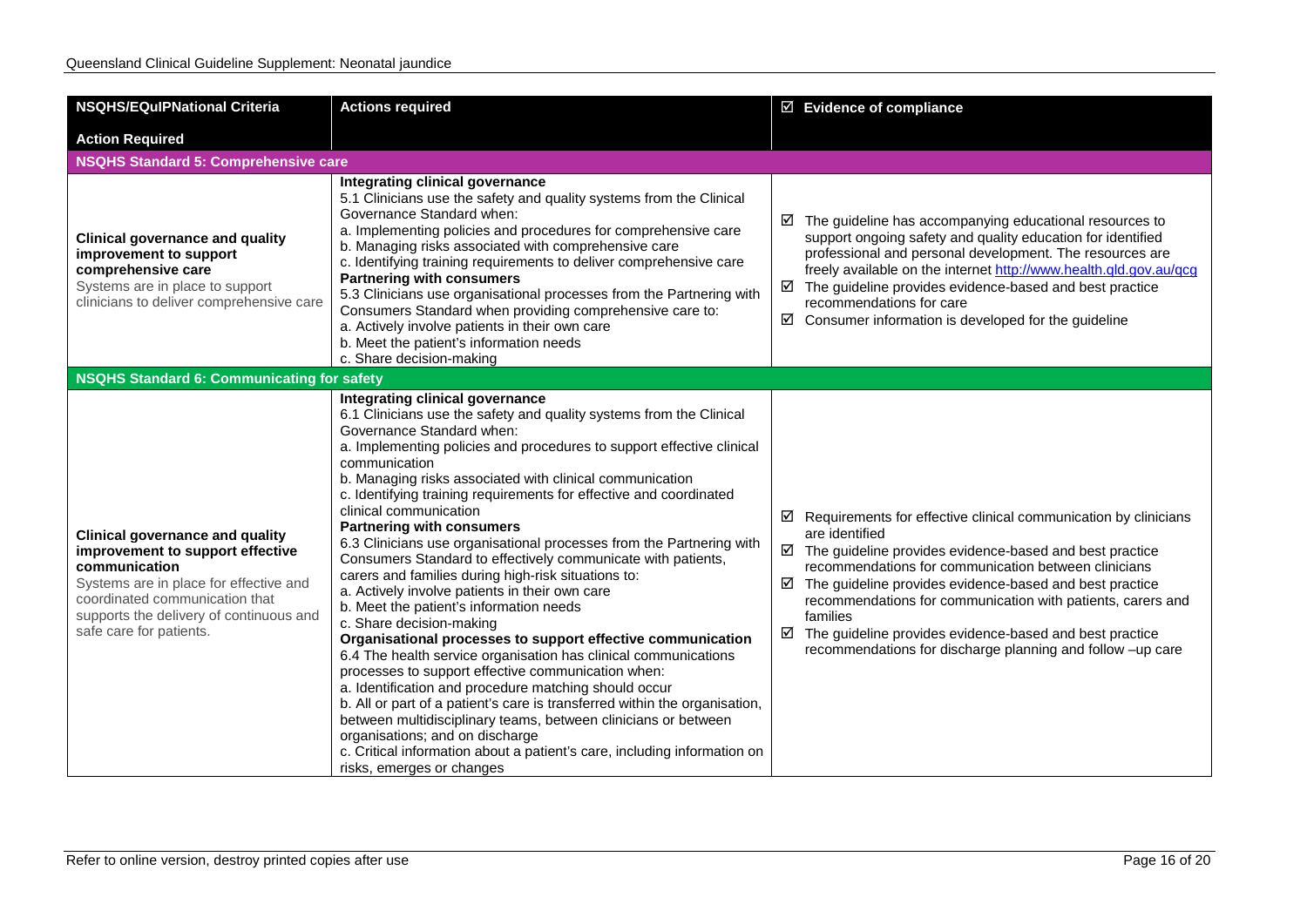| <b>NSQHS/EQulPNational Criteria</b>                                                                                                                                                            | <b>Actions required</b>                                                                                                                                                                                                                                                                                                                                                                                                                                                                                                                                                                                                                                                                                                                                                                                                                                                                                                                                                                             | $\boxtimes$ Evidence of compliance                                                                                                                                                           |
|------------------------------------------------------------------------------------------------------------------------------------------------------------------------------------------------|-----------------------------------------------------------------------------------------------------------------------------------------------------------------------------------------------------------------------------------------------------------------------------------------------------------------------------------------------------------------------------------------------------------------------------------------------------------------------------------------------------------------------------------------------------------------------------------------------------------------------------------------------------------------------------------------------------------------------------------------------------------------------------------------------------------------------------------------------------------------------------------------------------------------------------------------------------------------------------------------------------|----------------------------------------------------------------------------------------------------------------------------------------------------------------------------------------------|
| <b>Action Required</b>                                                                                                                                                                         |                                                                                                                                                                                                                                                                                                                                                                                                                                                                                                                                                                                                                                                                                                                                                                                                                                                                                                                                                                                                     |                                                                                                                                                                                              |
| <b>NSQHS Standard 6: Communicating for safety (continued)</b>                                                                                                                                  |                                                                                                                                                                                                                                                                                                                                                                                                                                                                                                                                                                                                                                                                                                                                                                                                                                                                                                                                                                                                     |                                                                                                                                                                                              |
| <b>Communication of critical</b><br>information<br>Systems to effectively communicate<br>critical information and risks when they<br>emerge or change are used to ensure<br>safe patient care. | <b>Communicating critical information</b><br>6.9 Clinicians and multidisciplinary teams use clinical<br>communication processes to effectively communicate critical<br>information, alerts and risks, in a timely way, when they emerge or<br>change to:<br>a. Clinicians who can make decisions about care<br>b. Patients, carers and families, in accordance with the wishes of the<br>patient<br>6.10 The health service organisation ensures that there are<br>communication processes for patients, carers and families to directly<br>communicate critical information and risks about care to clinicians                                                                                                                                                                                                                                                                                                                                                                                     | $\boxtimes$ Requirements for effective clinical communication of critical<br>information are identified<br>$\boxtimes$ Requirements for escalation of care are identified                    |
| <b>Correct identification and procedure</b><br>matching<br>Systems to maintain the identity of the<br>patient are used to ensure that the<br>patient receives the care intended for<br>them.   | Correct identification and procedure matching<br>6.5 The health service organisation:<br>a. Defines approved identifiers for patients according to best-<br>practice guidelines<br>b. Requires at least three approved identifiers on registration and<br>admission; when care, medication, therapy and other services are<br>provided; and when clinical handover, transfer or discharge<br>documentation is generated                                                                                                                                                                                                                                                                                                                                                                                                                                                                                                                                                                             | $\boxtimes$ Requirements for safe and for correct patient identification are<br>identified                                                                                                   |
| <b>Communicating at clinical handover</b><br>Processes for structured clinical<br>handover are used to effectively<br>communicate about the health care of<br>patients.                        | <b>Clinical handover</b><br>6.7 The health service organisation, in collaboration with clinicians,<br>defines the:<br>a. Minimum information content to be communicated at clinical<br>handover, based on best-practice guidelines<br>b. Risks relevant to the service context and the particular needs of<br>patients, carers and families<br>c. Clinicians who are involved in the clinical handover<br>6.8 Clinicians use structured clinical handover processes that<br>include:<br>a. Preparing and scheduling clinical handover<br>b. Having the relevant information at clinical handover<br>c. Organising relevant clinicians and others to participate in clinical<br>handover<br>d. Being aware of the patient's goals and preferences<br>e. Supporting patients, carers and families to be involved in clinical<br>handover, in accordance with the wishes of the patient<br>f. Ensuring that clinical handover results in the transfer of<br>responsibility and accountability for care | $\boxtimes$ The guideline acknowledges the need for local protocols to<br>support transfer of information, professional responsibility and<br>accountability for some or all aspects of care |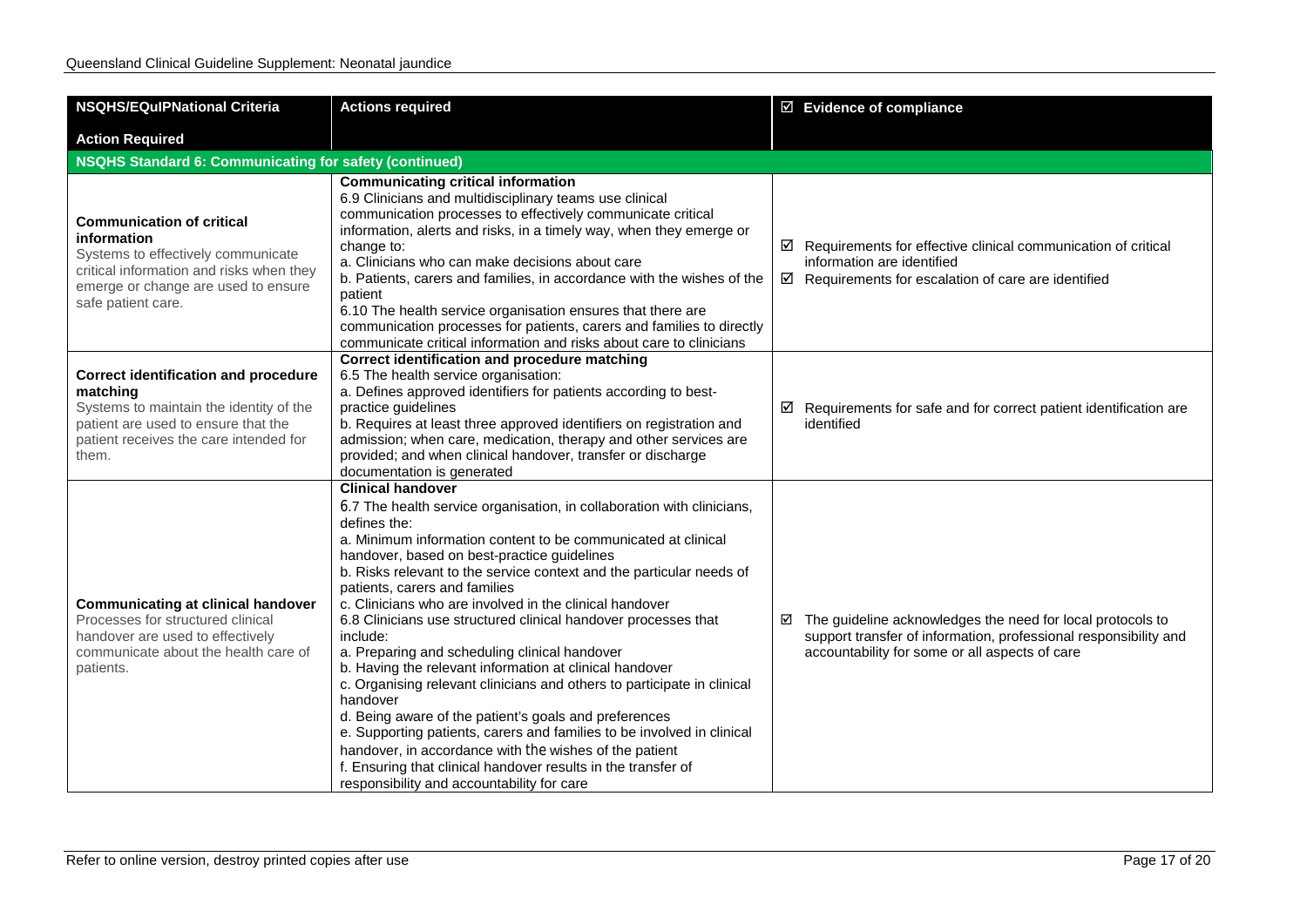| <b>NSQHS/EQulPNational Criteria</b>                                                                                                                                                                                                                                                           | <b>Actions required</b>                                                                                                                                                                                                                                                                                                                                                                                                                                                                                                                                                                                                                                                                                            |        | $\boxtimes$ Evidence of compliance                                                                                                                                                 |
|-----------------------------------------------------------------------------------------------------------------------------------------------------------------------------------------------------------------------------------------------------------------------------------------------|--------------------------------------------------------------------------------------------------------------------------------------------------------------------------------------------------------------------------------------------------------------------------------------------------------------------------------------------------------------------------------------------------------------------------------------------------------------------------------------------------------------------------------------------------------------------------------------------------------------------------------------------------------------------------------------------------------------------|--------|------------------------------------------------------------------------------------------------------------------------------------------------------------------------------------|
| <b>Action Required</b>                                                                                                                                                                                                                                                                        |                                                                                                                                                                                                                                                                                                                                                                                                                                                                                                                                                                                                                                                                                                                    |        |                                                                                                                                                                                    |
| <b>NSQHS Standard 7: Blood management</b>                                                                                                                                                                                                                                                     |                                                                                                                                                                                                                                                                                                                                                                                                                                                                                                                                                                                                                                                                                                                    |        |                                                                                                                                                                                    |
| <b>Clinical governance and quality</b><br>improvement to support blood<br>management<br>Organisation-wide governance and<br>quality improvement systems are used<br>to ensure safe and high-quality care of<br>patients' own blood, and to ensure that<br>blood product requirements are met. | Integrating clinical governance<br>7.1 Clinicians use the safety and quality systems from the Clinical<br>Governance Standard when:<br>a. Implementing policies and procedures for blood management<br>b. Managing risks associated with blood management<br>c. Identifying training requirements for blood management                                                                                                                                                                                                                                                                                                                                                                                             | ☑      | The guideline provides evidence-based and best practice<br>recommendations for use of blood products                                                                               |
| Prescribing and clinical use of blood<br>and blood products<br>The clinical use of blood and blood<br>products is appropriate, and strategies<br>are used to reduce the risks associated<br>with transfusion.                                                                                 | Optimising and conserving patients' own blood<br>7.4 Clinicians use the blood and blood products processes to<br>manage the need for, and minimise the inappropriate use of, blood<br>and blood products by:<br>a. Optimising patients' own red cell mass, haemoglobin and iron<br>stores<br>b. Identifying and managing patients with, or at risk of, bleeding<br>c. Determining the clinical need for blood and blood products, and<br>related risks<br>Prescribing and administering blood and blood products<br>7.6 The health service organisation supports clinicians to prescribe<br>and administer blood and blood products appropriately, in<br>accordance with national guidelines and national criteria | ☑<br>⊻ | The guideline provides evidence-based and best practice<br>recommendations for use of blood products<br>The guideline is consistent with recommendations of national<br>guidelines |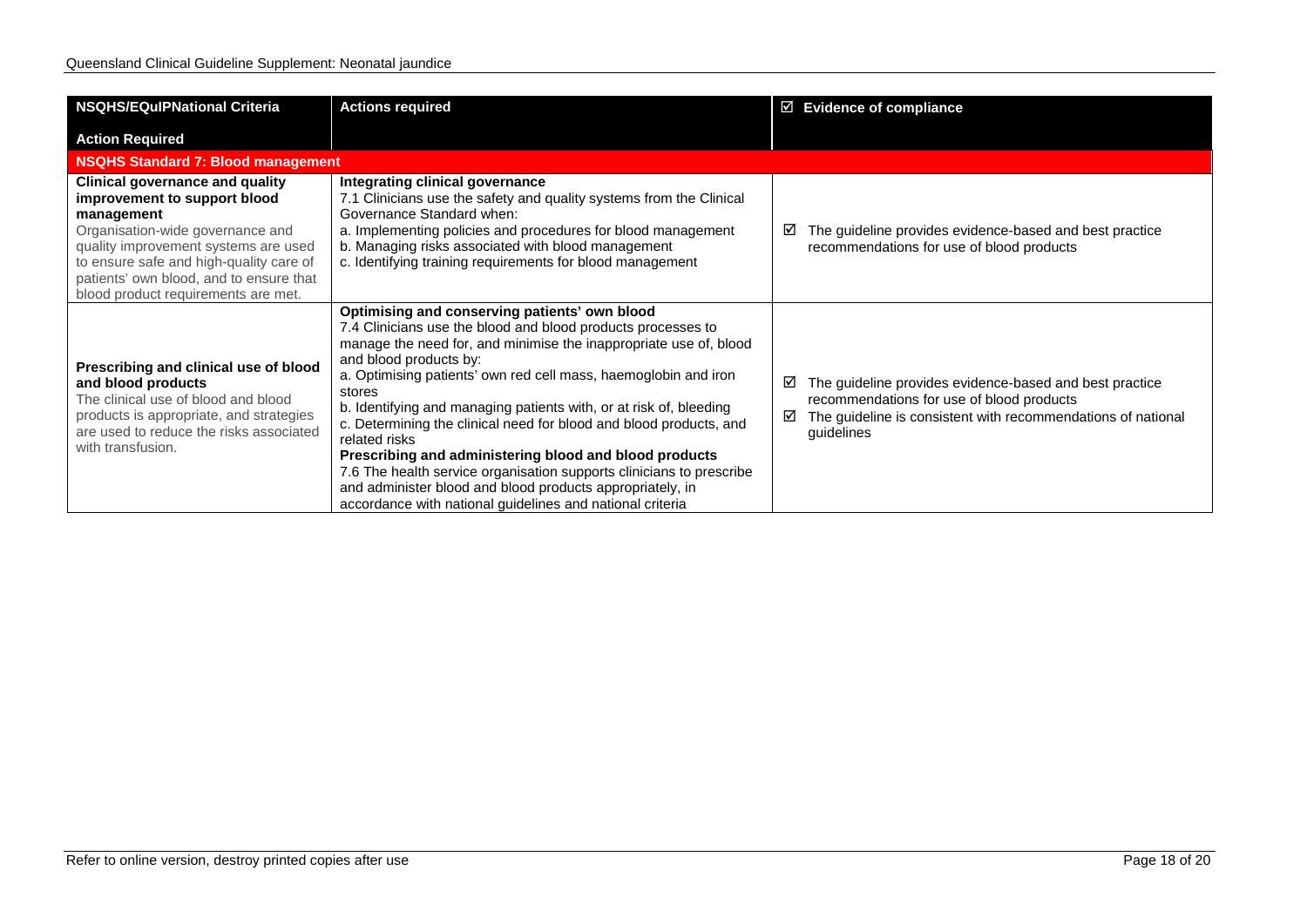| <b>NSQHS/EQulPNational Criteria</b>                                                                                                                                                                                                                                                                | <b>Actions required</b>                                                                                                                                                                                                                                                                                                                                                                                                                                                                                                                                                                                                                                                                                                                                                                                                                                                                                                                                                                                                                                                                                                                                                                                                              | $\boxtimes$ Evidence of compliance                                                                                                                                                                                                                                                                |  |
|----------------------------------------------------------------------------------------------------------------------------------------------------------------------------------------------------------------------------------------------------------------------------------------------------|--------------------------------------------------------------------------------------------------------------------------------------------------------------------------------------------------------------------------------------------------------------------------------------------------------------------------------------------------------------------------------------------------------------------------------------------------------------------------------------------------------------------------------------------------------------------------------------------------------------------------------------------------------------------------------------------------------------------------------------------------------------------------------------------------------------------------------------------------------------------------------------------------------------------------------------------------------------------------------------------------------------------------------------------------------------------------------------------------------------------------------------------------------------------------------------------------------------------------------------|---------------------------------------------------------------------------------------------------------------------------------------------------------------------------------------------------------------------------------------------------------------------------------------------------|--|
| <b>Action Required</b>                                                                                                                                                                                                                                                                             |                                                                                                                                                                                                                                                                                                                                                                                                                                                                                                                                                                                                                                                                                                                                                                                                                                                                                                                                                                                                                                                                                                                                                                                                                                      |                                                                                                                                                                                                                                                                                                   |  |
| NSQHS Standard 8: Recognising and responding to acute deterioration                                                                                                                                                                                                                                |                                                                                                                                                                                                                                                                                                                                                                                                                                                                                                                                                                                                                                                                                                                                                                                                                                                                                                                                                                                                                                                                                                                                                                                                                                      |                                                                                                                                                                                                                                                                                                   |  |
| <b>Clinical governance and quality</b><br>improvement to support recognition<br>and response systems<br>Organisation-wide systems are used to<br>support and promote detection and<br>recognition of acute deterioration, and<br>the response to patients whose<br>condition acutely deteriorates. | Integrating clinical governance<br>8.1 Clinicians use the safety and quality systems from the Clinical<br>Governance Standard when:<br>a. Implementing policies and procedures for recognising and<br>responding to acute deterioration<br>b. Managing risks associated with recognising and responding to<br>acute deterioration<br>c. Identifying training requirements for recognising and responding<br>to acute deterioration<br><b>Partnering with consumers</b><br>8.3 Clinicians use organisational processes from the Partnering with<br>Consumers Standard when recognising and responding to acute<br>deterioration to:<br>a. Actively involve patients in their own care<br>b. Meet the patient's information needs<br>c. Share decision-making<br>Recognising acute deterioration<br>8.4 The health service organisation has processes for clinicians to<br>detect acute physiological deterioration that require clinicians to:<br>a. Document individualised vital sign monitoring plans<br>b. Monitor patients as required by their individualised monitoring<br>plan<br>c. Graphically document and track changes in agreed observations<br>to detect acute deterioration over time, as appropriate for the patient | The guideline is consistent with National Consensus statements<br>☑<br>recommendations<br>$\boxtimes$ The guideline recommends use of tools consistent with the<br>principles of recognising and responding to clinical deterioration<br>Consumer information is developed for the guideline<br>☑ |  |
| <b>EQuIP Standard 12 Provision of care</b>                                                                                                                                                                                                                                                         |                                                                                                                                                                                                                                                                                                                                                                                                                                                                                                                                                                                                                                                                                                                                                                                                                                                                                                                                                                                                                                                                                                                                                                                                                                      |                                                                                                                                                                                                                                                                                                   |  |
| <b>Criterion 1: Assessment and care</b><br>planning<br>12.1 Ensuring assessment is<br>comprehensive and based upon current<br>professional standards and evidence<br>based practice                                                                                                                | 12.1.1 Guidelines are available and accessible by staff to assess<br>physical, spiritual, cultural, physiological and social health promotion<br>needs                                                                                                                                                                                                                                                                                                                                                                                                                                                                                                                                                                                                                                                                                                                                                                                                                                                                                                                                                                                                                                                                               | ☑<br>Assessment and care appropriate to the cohort of patients is<br>identified in the guideline<br>The guideline is based on the best available evidence<br>☑                                                                                                                                    |  |